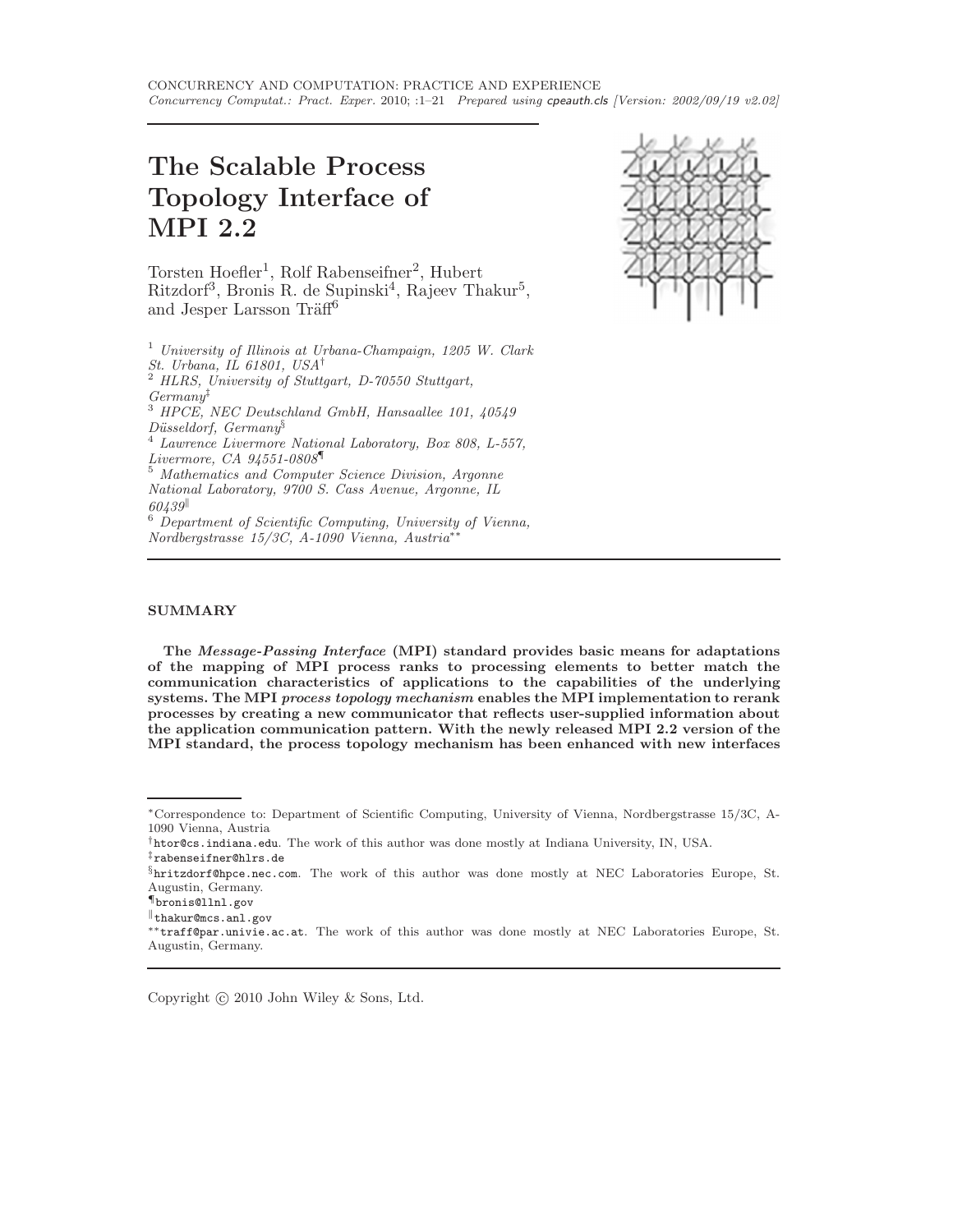

for scalable and informative user-specification of communication patterns. Applications with relatively static communication patterns are encouraged to take advantage of the mechanism whenever convenient by specifying their communication pattern to the MPI library. Reference implementations of the new mechanism can be expected to be readily available (and come at essentially no cost), but nontrivial implementations pose challenging problems for the MPI implementer.

This paper is first and foremost addressed to application programmers wanting to use the new process topology interfaces. It explains the use and the motivation for the enhanced interfaces and the advantages gained even with a straightforward implementation. For the MPI implementer, the paper summarizes main issues in the efficient implementation of the interface and explains the optimization problems that need to be (approximately) solved by a good MPI library.

key words: Message Passing Interface, MPI, MPI 2.2, MPI Forum, process topologies, process mapping, communication patterns, reordering

#### 1. Motivation

The Message Passing Interface (MPI) Forum recently released the MPI 2.1 (September 2008) and MPI 2.2 (September 2009) standards. These standards address and fix many smaller issues and inaccuracies in the MPI 1.0 and MPI 2.0 specifications and introduce a few significant enhancements. The most significant addition in MPI 2.2 [1] is a highly scalable and informative graph topology interface as an alternative to the non-scalable graph topology interface of MPI 1.0 [2].

The previously existing MPI process topology mechanism was controversial from the outset. It is not strictly a message-passing feature, but provides a portable way for the MPI library to adapt application communication patterns to the underlying hardware without exposing its details. It was based on and designed to resemble the PARMACS interface [3] and to support PARMACS applications that already used this facility. The basic abstraction of the interface is to represent application communication patterns by directed, unweighted graphs, either explicitly or implicitly (as in the Cartesian topologies). However, the original design in MPI 1.0 is not scalable (in fact, it is one of the most non-scalable constructs in MPI [4]) and is insufficient and problematic in many other ways [5, 6]. In short, the lack of scalability, precision, and information, the unreasonable burden on the programmer to collect the full application communication graph at each calling process, and other issues render the interface useless at scale, exactly where it should provide the most benefit.

Using static information about application communication patterns to adapt to the underlying communication system remains attractive, also for interfaces other than MPI [7]. Large networks use components with a fixed degree and thus exhibit sparse connectivity. Prominent examples are  $k$ -ary n-cubes with n-dimensional torus topologies (n-ary 2-cube) as special cases [8], folded Clos (fat-tree) or Butterfly networks, and even directed networks based on Kautz graphs [9]. For example, the Cray XT-4/5 series and the IBM Blue Gene L/P systems use three-dimensional tori as communication networks, the SiCortex systems were based on Kautz graphs, while most InfiniBand or Myrinet installations use folded Clos

Prepared using cpeauth.cls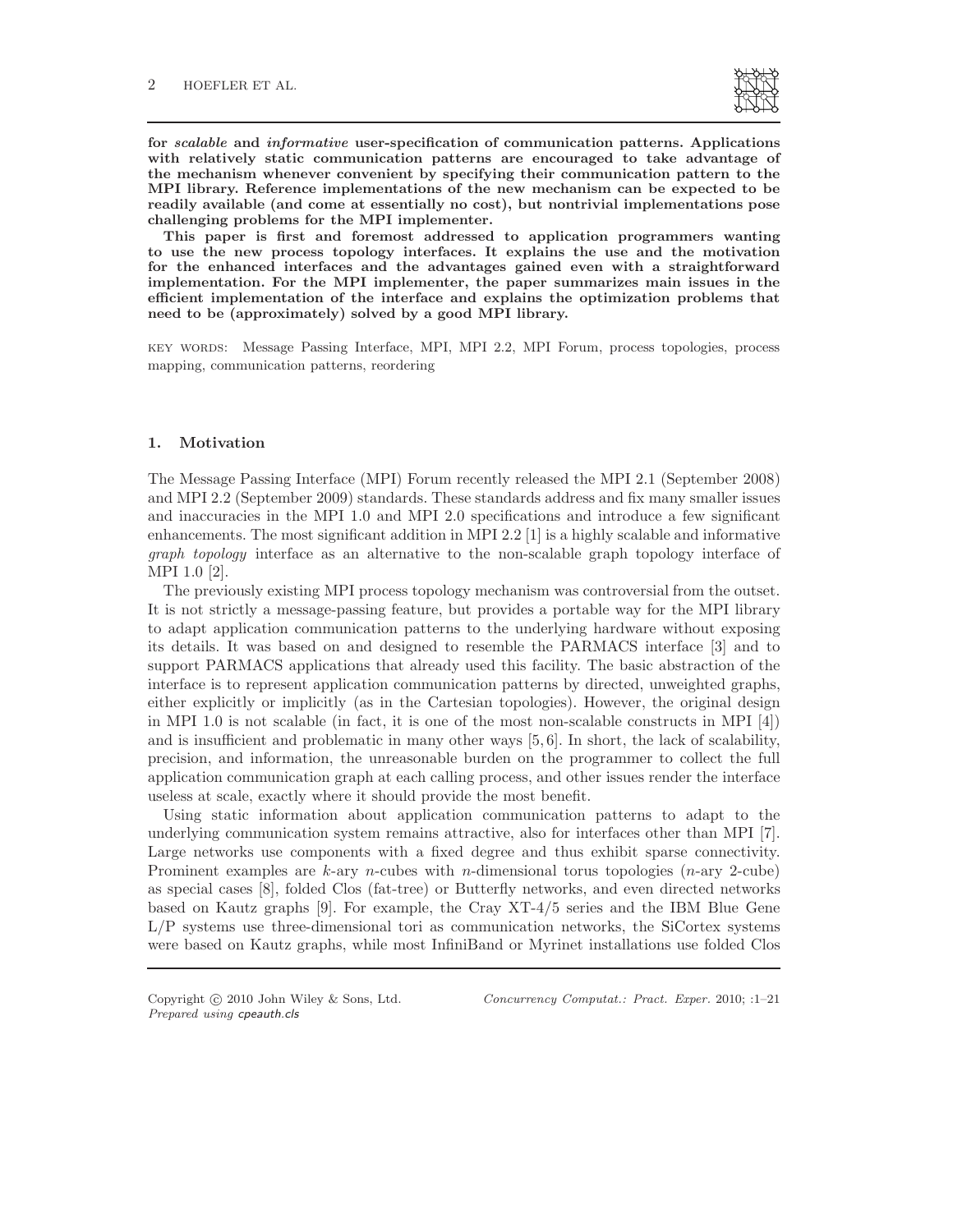

topologies. Unfortunately, tori have low bisection bandwidth, and InfiniBand is restricted to static oblivious routing schemes [10]. The prominence of hierarchical communication structures in SMP-clusters, which will be exacerbated with upcoming multi- and many-core based systems, further adds to network complexity. Performance improvements achievable by matching application communication patterns to the hierarchical structure of multi-core nodes have recently been demonstrated [11,12], illustrating again the need for graph topology features with weighted communication edges.

The MPI 1.0 standard [2, Chapter 6] provides two ways to specify application communication patterns: implicit, Cartesian constructors and explicit, general (graph) constructors. The topology functions return proper MPI communicators that support all MPI communication models (point-to-point, collective, and one-sided), and thus permits communication between any of the included processes. The topology specification merely provides hints on expected communication that the library can use to improve performance.

Cartesian constructors specify d-dimensional mesh or torus topologies. This interface is scalable since it only requires each process to provide the sizes of all dimensions of the mesh or torus. However, it only captures simple mesh or torus communication patterns, thus limiting the optimization opportunities available to the MPI library. For example, users cannot indicate that the application will communicate along diagonals or with larger neighborhoods than the immediate  $2d$  neighbors. Furthermore, the interface provides no mechanism to specify varying communication or message volumes on the different dimensions.

General graph constructors can specify arbitrary communication topologies as unweighted, directed graphs, with nodes representing processes and edges representing communication relationships among processes. Each process must call the constructor with the full communication graph, which results in a non-scalable mechanism. The memory consumption per process is linear in the number of processes even for sparse communication patterns, and quadratic in the worst case. Perhaps worse, the user must build the communication graph on all processes, which frequently requires additional, global, irregular communication prior to calling the constructor. Finally, the interface only supports unweighted graphs that specify binary communication relationships in which each edge indicates substantial expected communication between the two processes.

An MPI library may return a communicator with the same process-to-processor mapping as in the input communicator, which enables a trivial implementation of these constructors. For better performance, the MPI library can generate a new communicator that maps processes in a way that the expected communication as expressed with the communication graph is better matched to the capabilities of the underlying hardware. Although MPI libraries unfortunately rarely provide optimized implementations of the topology mechanism, such can provide significant benefits [13–15].

Figure 1 illustrates how the process topology interface supports optimization of the mapping of a simple application with nearest-neighbor communication. In this case, the target system consists of four dual-CPU machines that are connected in a chain from node 1 to node 4. MPI supports communication among all processes so the underlying network needs to forward messages through intermediate nodes, even with the simple two-dimensional  $2 \times 4$ mesh topology that Figure 1(a) shows. Although each process has at most three neighbors, the default linear mapping of MPI ranks to processors  $\pi_1 = (0, 1, 2, 3, 4, 5, 6, 7)$  results in

Prepared using cpeauth.cls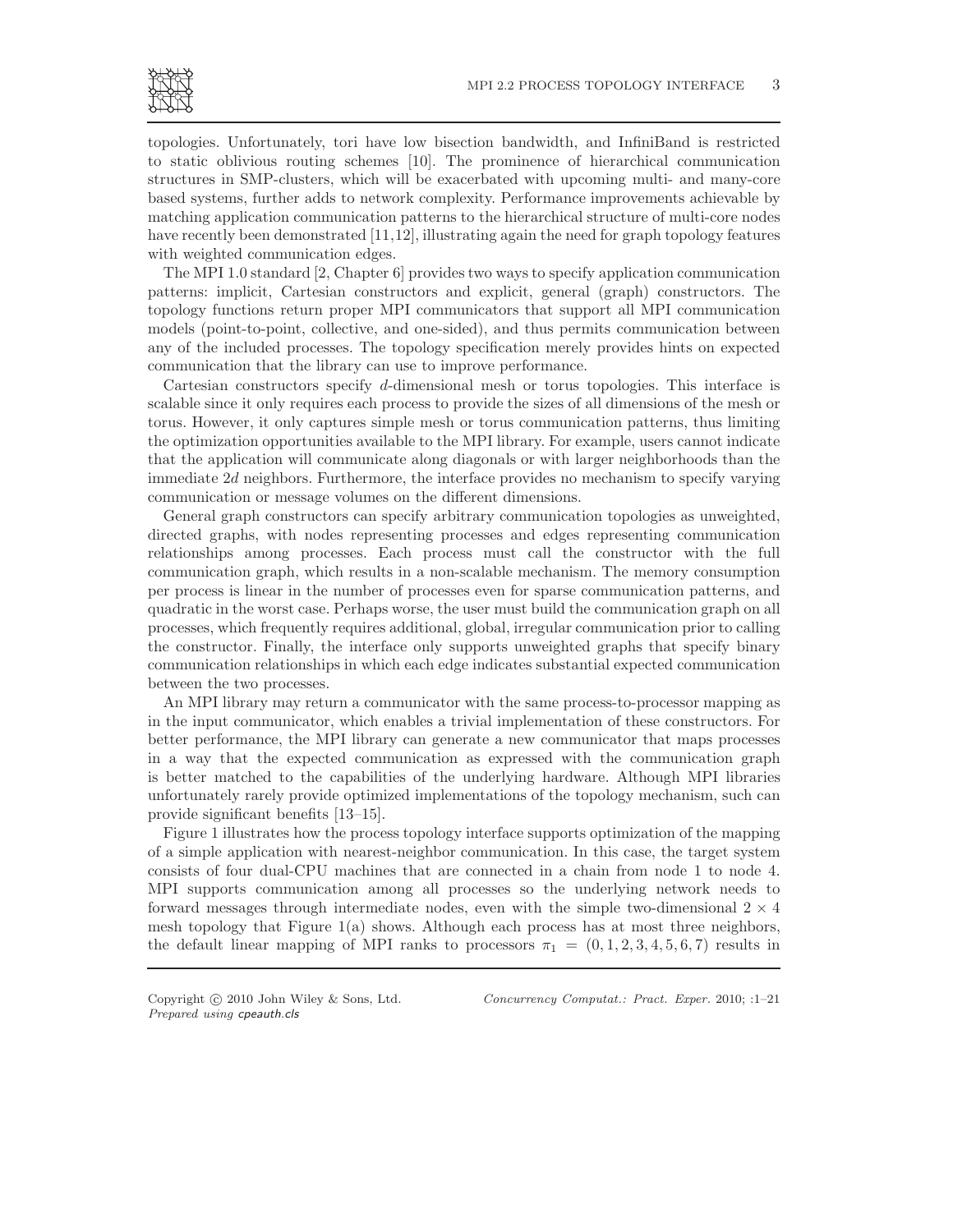

Figure 1. An example for different mappings of a two-dimensional mesh on a chain topology.

substantial unnecessary forwarding as shown in Figure  $1(b)$ . For example, four connections use the link between nodes 2 and 3, whereas the improved mapping  $\pi_2 = (0, 4, 1, 5, 2, 6, 3, 7)$ has a maximum link congestion of two (Figure  $1(c)$ ).

The rest of the paper is organized as follows: Section 2 describes the new MPI 2.2 distributed graph topology interface that alleviates the most glaring problems with the MPI 1.0 constructors and supports richer communication pattern optimizations. It also details a path for migration of legacy code written using the MPI 1.0 graph topology functionality to the MPI 2.2 distributed graph topology interface. Section 3 presents several use cases with real applications that demonstrate that the new interfaces can substantially reduce memory usage and provide better optimization oportunities. In Section 4 optimization problems that have to be solved to provide better process reorderings based on the more informative user specifications are outlined, and it is discussed how an implementation can exploit the additional hints provided through the new interface. Finally, Section 5 discusses some of the deliberations by the MPI Forum† that lead to the new interface and the continuing efforts to improve the process topology mechanisms. The paper should be read as an invitation for applications to use the MPI 2.2 interface (possibly by migrating from the old MPI 1.0 interface) and an incentive to collect experience for possible extensions to the process topology mechanism for future MPI versions.

#### 2. The Distributed Graph Topology Interface Specification

The new MPI 2.2 graph topology interface addresses the three primary problems with the topology interface of MPI 1.0 and provides a *scalable*, more *informative*, and more *user-friendly* interface. It does not change the basic abstraction of representing communication patterns as directed graphs. However, the new interface allows distributed specification the communication graph which provides scalability and relieves the user of the burden of constructing the full

<sup>†</sup>See http://www.mpi-forum.org

Prepared using cpeauth.cls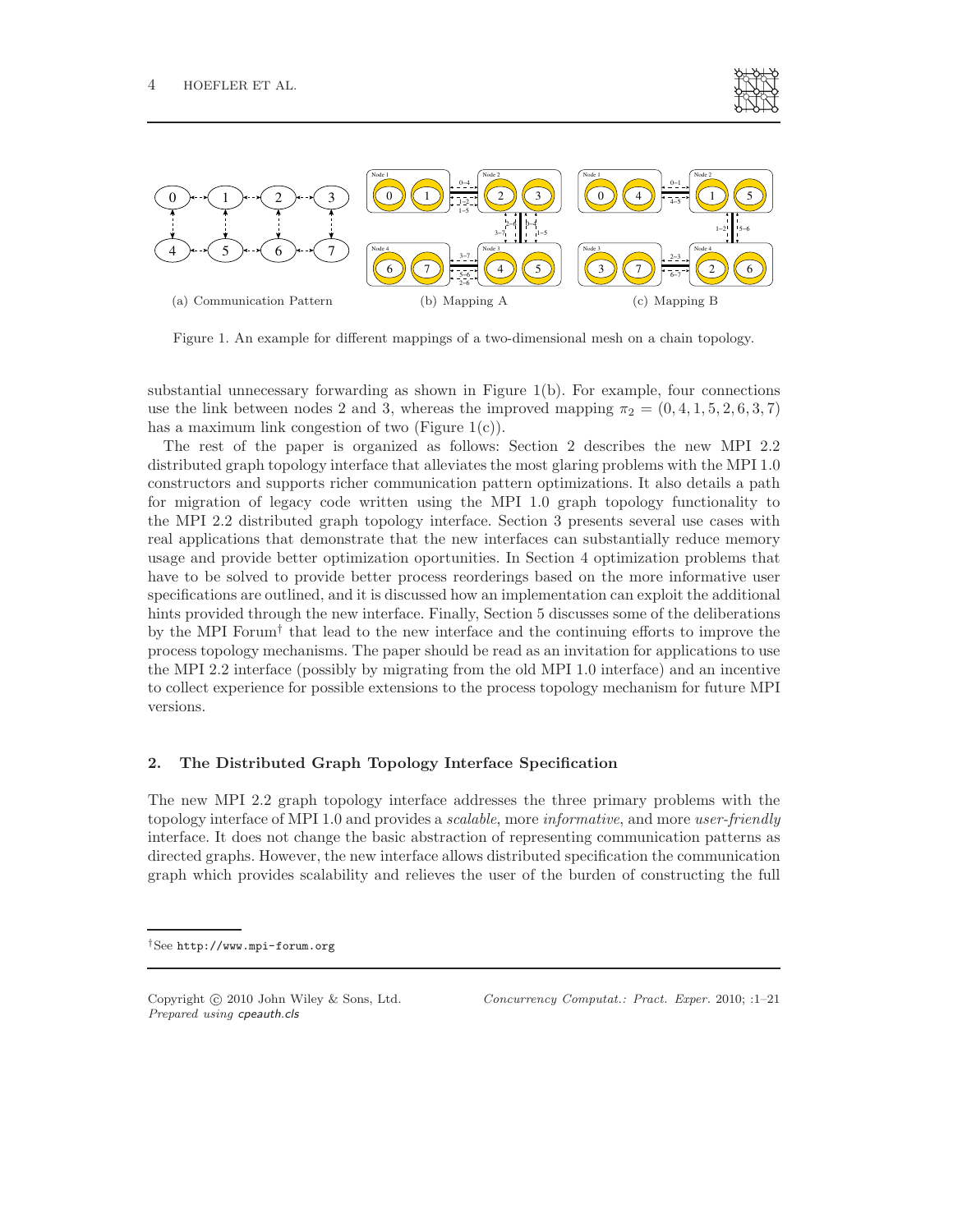

graph at all processes. Next, the user can provide relative weights for the communication edges to capture their expected utilization. Finally, the interface also provides a handle to influence the interpretation of the weights as well as to convey other information to guide the adaptation of the specified communication pattern.

The MPI 2.2 standard has two variants of the distributed graph constructor interface:

- 1. MPI\_Dist\_graph\_create\_adjacent(comm\_old, indegree, sources, sourceweights, outdegree, destinations, destweights, info, reorder, comm\_dist\_graph) is the *adjacent specification*. Each process specifies its (incoming and outgoing) neighbors with which it will communicate (its sources and destinations) and the associated weights, reflecting in some sense the amount or frequency of communication with these neighbors. For the call to be correct each source of process  $i$  must list  $i$  as a destination, and conversely each destination of process  $i$  must list  $i$  as a source. The call returns a new communicator in which processes may have been remapped to other processors so as to match the specified communication pattern better to the hardware communication system. If the correctness condition on sources and destinations is not respected, the behavior and result of the call to this function is undefined.
- 2. MPI\_Dist\_graph\_create(comm\_old, n, sources, degrees, destinations, weights, info, reorder, comm\_dist\_graph) is the *general specification*. Each process can arbitrarily specify edges between communicating processes of the application; that is, a process need not even be a source or destination of the edges it specifies. Each process specifies edges by a source node i in the sources array (of size n), the number of outgoing edges of i in the same position in the degrees array, and lists the targets of  $i$  in a consecutive segment of the destinations array. The communication graph effectively provided to the MPI library by a call to this function is the union of all such locally specified edges.

Both functions are collective, meaning that all processes in the comm-old communicator must perform the call. The created graph communicator has the same size as comm old. For both interfaces, the reorder flag determines whether a reordering of the processes should be attempted. Reordering means that the MPI library is allowed to change the rank of the calling process in the new communicator, which is equivalent to applying a permutation  $\pi$  (cf. Section 1) to the original rank mapping. This enables communication optimization by the MPI library through a process reordering that maps the specified communication pattern to the hardware network topology. Such optimizations must not be attempted if reorder is set to false, but even in this case the interface provides other optimization possibilities (cf. Section 4.1). All calling processes must give the same value for reorder (either all true or all false); in case this pre-condition is not respected, the behavior (deadlock or run-time error) and result (wrong or inconsistent comm dist graph) of the calls is undefined.

Multiplicity of edges is allowed in the communication graph but is not required to be interpreted by the MPI library. It is recommended that the user specifies each edge in the application communication topology only once as far as possible. However, the laxity of the specification may make it easier for some applications to use the interface: the user does not need to check for and eliminate duplicate edges explicitly. Edges can be given integer weights that can further influence the reordering optimization. A larger weight is intended to indicate heavier communication. The info argument can influence the exact meaning of the edge weights.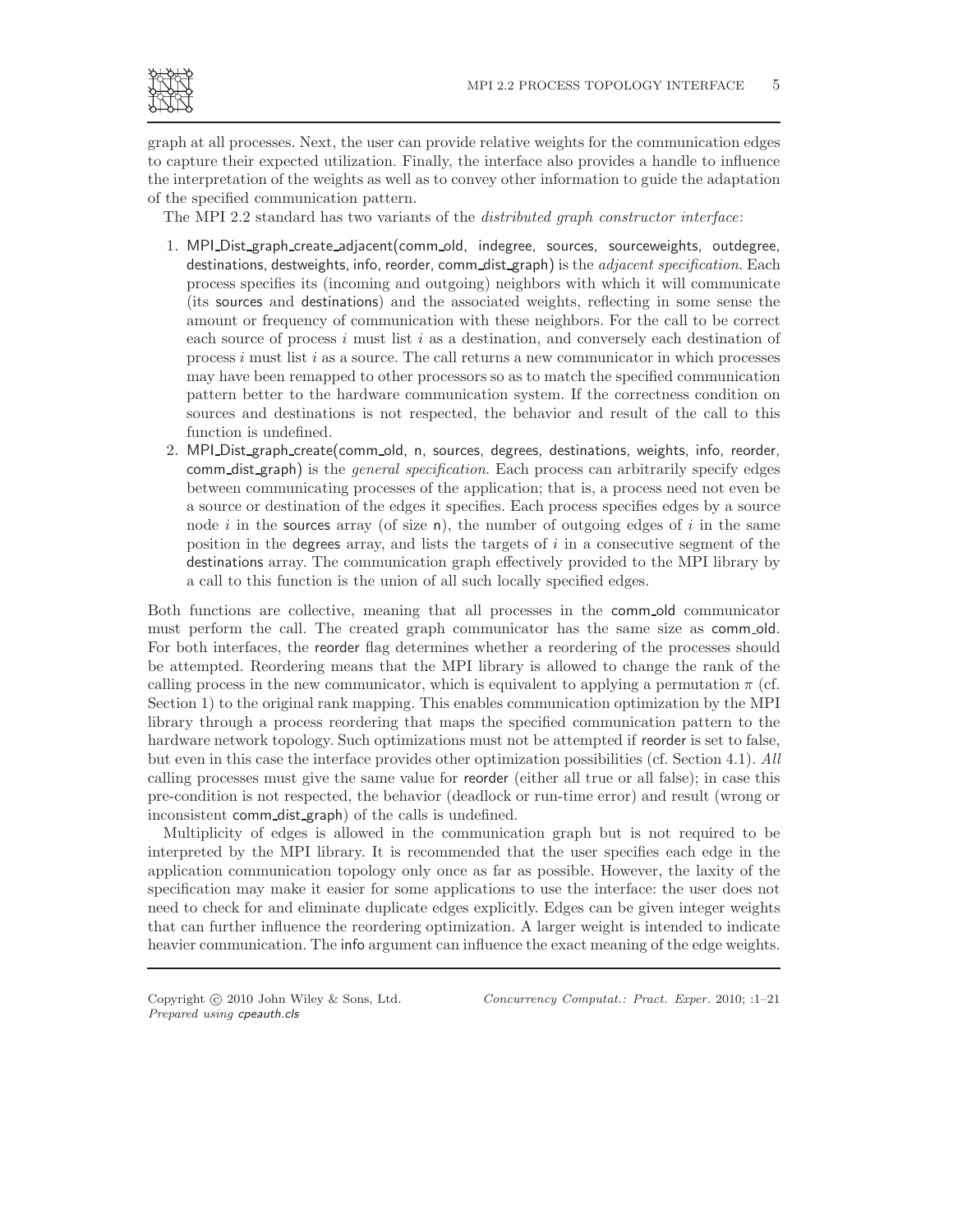

All processes must give the same set of info (key,value) pairs. Section 4.3 describes possible info hints. The explicit edge weights can be omitted, which can be useful if the application has a purely binary relationship (communication or no communication) between pairs of processes. In this case, all processes supply MPI UNWEIGHTED as the argument instead of the array of weights. This capability simplifies porting applications from the MPI 1.0 unweighted interface to either of the new MPI 2.2 interfaces. As for the reorder argument, failure on behalf of the user to respect the pre-conditions on info and MPI UNWEIGHTED will lead to undefined behavior.

The MPI 1.0 interface provides query functions (with local, non-collective semantics) through which each process in the new communicator can query the neighborhood of *any* other process. This construct is also not scalable and has been replaced with more restricted query functions in the MPI 2.2 specification. The scalable specification allows each process to query information about its immediate neighbors in the graph topology. The interface defines two functions to retrieve the size and the structure of the neighborhood:

- 1. MPI\_Dist\_graph\_neighbors\_count(comm\_dist\_graph, indegree, outdegree, weighted)
- 2. MPI Dist graph neighbors(comm dist graph, maxindegree, sources, sourceweights, maxoutdegree, destinations, destweights)

The latter call returns lists of source and destination neighbors and their associated weights (or MPI\_UNWEIGHTED).

In order to support the query functions, the MPI library must store the neighbors of each process in the graph locally. The adjacent specification can support the query specifications without communication, unless of course a reordering is performed, in which case the neighbor arrays will have to be transferred to the processor to which the calling process has been mapped. A possible disadvantage of the adjacent specification is that each edge must be supplied twice, namely by the source and the destination process. For the *general specification*, the MPI library must determine, in a distributed way, the incoming and outgoing edges of each process in the new communicator and store these locally in order to support the query functions. This check and possible redistribution can be done in  $\mathcal{O}(\log P + K)$  time on P (fully connected) processors, with the  $K \leq P$  term dependent on the actual amount of redistribution to be done.

#### 2.1. Example Graph Specifications

We present some example topologies and their specification in order to illustrate the use of the new interface for specifying communication patterns. Figure 2 shows different communication patterns as graph topologies for a communicator with five processes.

All lists of edges and weights are given as integer arrays. For the adjacent constructor, the graph is represented as lists of incoming edges given by the parameters indegree, sources, sourceweights and lists of outgoing edges given by the parameters outdegree, destinations, destweights of the calling process, as Table I shows for the example topologies of Figure 2. Note that each directed  $(s, t)$  edge is listed as outgoing edge by its source process s and incoming edge by its target process t.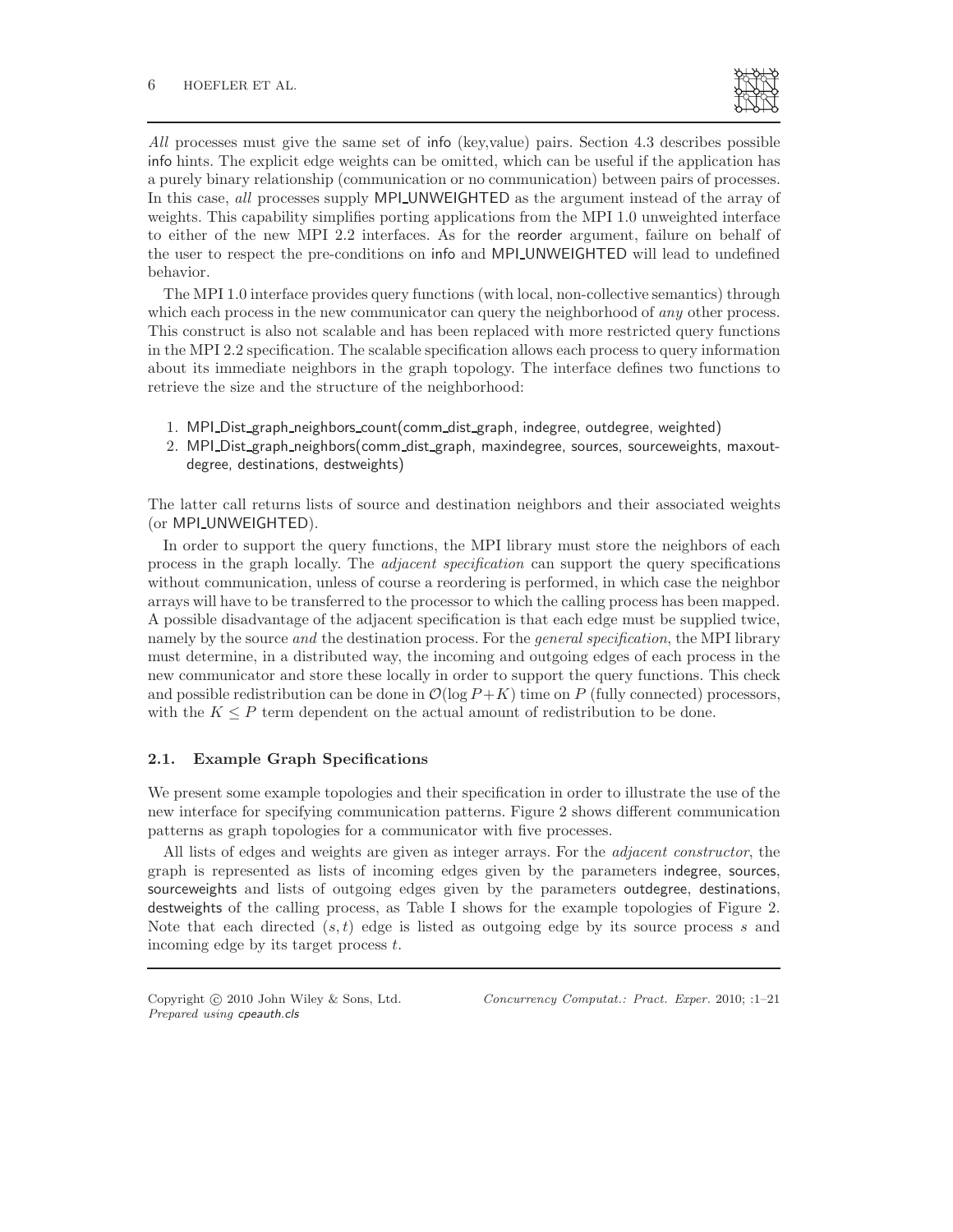

| Topology/Process           | indegree | sources      | outdegree | destinations |
|----------------------------|----------|--------------|-----------|--------------|
| random/ $\sqrt{0}$         | 3        | 1,3,4        | 2         | 2,3          |
| random $/1$                |          | 2,4          |           | 0.4          |
| random/2                   |          |              |           | 1.3          |
| random/ $3$                |          | 0.2          |           | 0.4          |
| random/ $4$                |          | 1.3          |           | 0.1          |
| ring/i $(0 \leq i \leq 4)$ |          | $i-1 \mod 5$ |           | $i+1 \mod 5$ |
| wheel/0                    | $\cup$   |              | 4         | 1,2,3,4      |
| wheel/1                    | ິ        | 0.4          |           |              |
| wheel/2                    | ິ        | 0,1          |           |              |
| wheel/3                    | ິ        | 0,2          |           |              |
| wheel/4                    |          | 0,3          |           |              |

Table I. Parameters for the adjacent constructor for three communication graphs.



Figure 2. Three possible communication topologies for a communicator of size 5.

The *general constructor* has more flexibility in representing the graph. Any  $(s, t)$  edge needs only be specified once, and can be supplied by any of the calling processes. Table II shows a possible combination of input arguments to generate the graphs in Figure 2.

#### 2.2. Migration of Legacy MPI 1.0 Graph Topology Applications

Applications that already use the MPI 1.0 graph topology interface can easily (and are urged to) migrate to the new distributed graph interface. We suggest the following steps. Legacy applications already compute or collect the full communication graph on each process, as the MPI 1.0 MPI Graph create constructor requires. These applications can instead use

Prepared using cpeauth.cls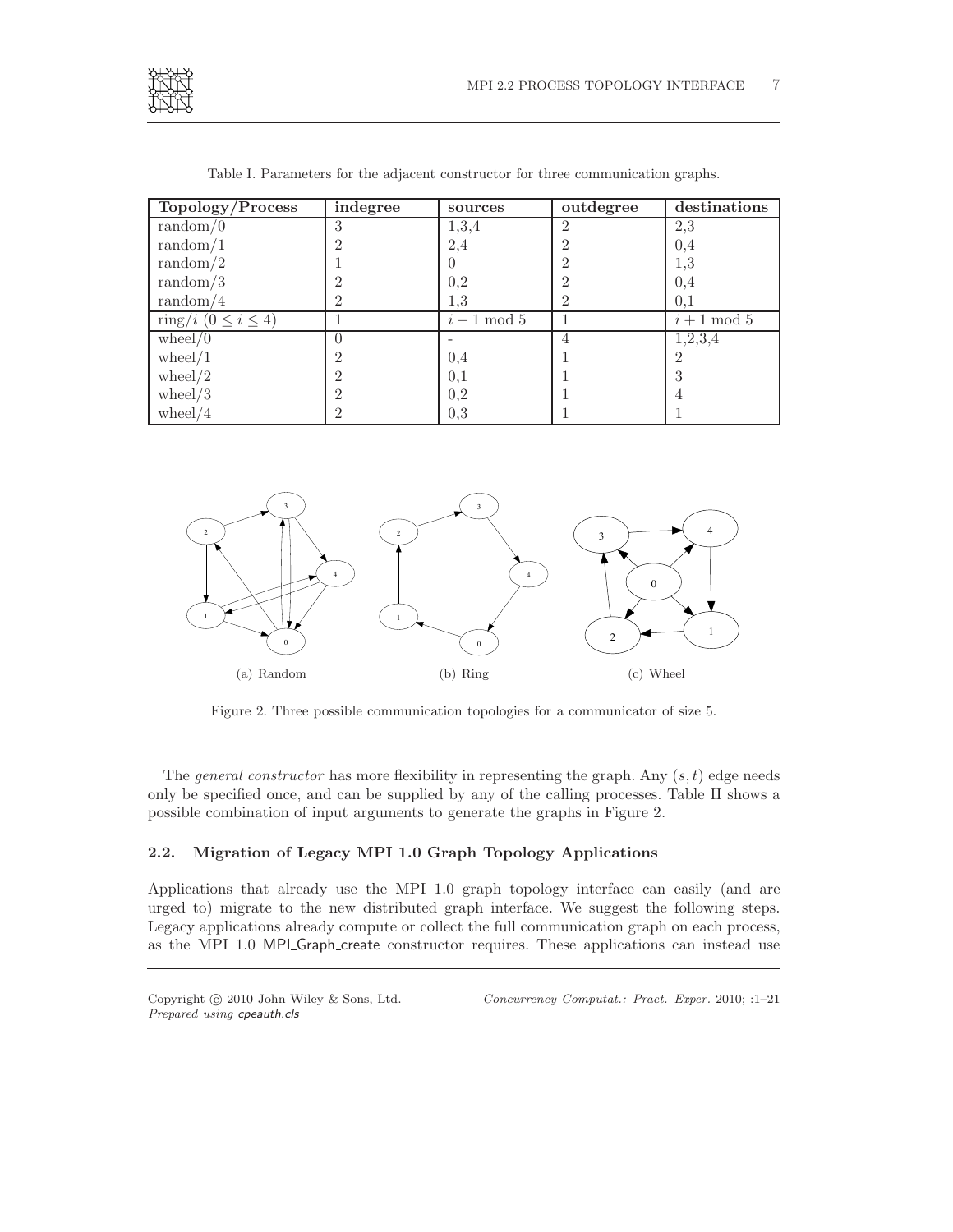

| Topology/Process         | $\mathbf n$ | sources        | degrees | destinations |
|--------------------------|-------------|----------------|---------|--------------|
| random/ $\sqrt{0}$       |             | $\mathfrak{D}$ |         |              |
| random $/1$              |             |                |         | 0.4          |
| random/2                 | റ           | 0.4            | 2,1     | 2,3,1        |
| random/3                 |             | 4,3            | 1,1     | 0.0          |
| random/ $4$              | 2           | 2,3            | $1.1\,$ | 3.4          |
| ring/i $(0 \le i \le 4)$ |             | $i-1 \mod 5$   |         |              |
| wheel/ $\sqrt{0}$        |             | $\mathfrak{D}$ |         | 3            |
| wheel/1                  |             | 3              |         |              |
| wheel/2                  |             |                |         |              |
| wheel/3                  |             |                |         |              |
| wheel/4                  |             |                |         | 1,2,3,4      |

Table II. Possible parameters for the general constructor for three communication graphs.

either of the new functions MPI Dist graph create adjacent or MPI Dist graph create. The graph representation must be converted to either the adjacent representation, in which each process specifies its incoming and outgoing neighbors, or the more flexible distributed representation. For the latter, there are several possibilities. At one extreme, only one process (a "root") supplies the communication graph; at another extreme, each process supplies only its outgoing edges. In both cases, as a first approach, the user can omit edge weights by giving MPI\_UNWEIGHTED as the value for the weight parameters.

As a next step, the application programmer can gradually eliminate computation and/or communication that was needed to build the full graph on all processes as input for the legacy MPI 1.0 interface. These changes result in a genuine advantage with the new interface since the full graph often may not easily be computed locally, while most edges are likely to be readily available to some process. The adjacency interface is straightforward to use if the processes naturally know their incoming and outgoing communication edges. The distributed interface is the right choice if knowledge of the communication pattern is distributed over the processes.

The reorder argument has the same semantics in the new and old specifications, and for the info argument, the value MPI INFO NULL can be used as a default. Useful values for this argument are MPI implementation dependent; users should consult their local installation to determine which types of info may be relevant to their application cases. In general, MPI requires that info values that have no effect are simply ignored; thus, there is no harm to application portability by supplying nontrivial auxiliary information.

Prepared using cpeauth.cls

Copyright © 2010 John Wiley & Sons, Ltd. Concurrency Computat.: Pract. Exper. 2010; :1-21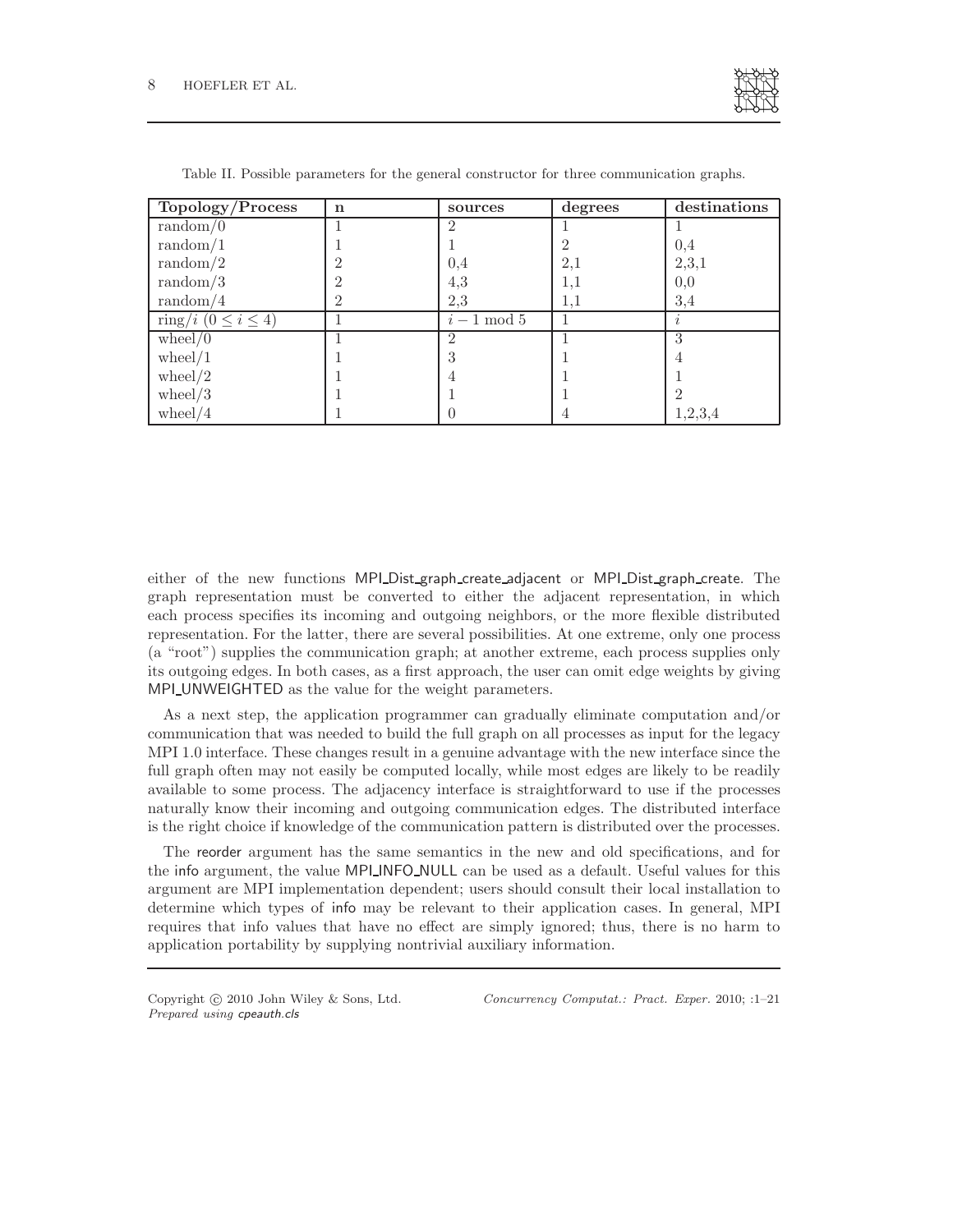





Figure 3. Domain decomposition and nearest neighbor communication in Octopus.

# 3. Application Examples

This section surveys typical, real-world applications that can benefit from the MPI 2.2 graph topology functionality.

#### 3.1. TDDFT/Octopus

The first example, Octopus [16], is a part of the TDDFT package in which a quantummechanical solver uses iterative diagonalization to solve large eigenproblems. Octopus uses finite-difference grids to represent electronic orbitals and distributes the grid by dividing the real-space mesh. Different parts of the grid are assigned to different processes.

Figure 3 illustrates the domain decomposition in Octopus. First, the input domain is decomposed with the METIS library [17] to obtain a good layout with a similar number of points per process [18], as Figure 3(a) shows schematically for the decomposition of a Benzene ring among six processes. The size of the boundary region depends on the computation; Figure 3(b) shows a 13-point stencil that reaches three points into the domain of the neighbor process and hence requires communication. Figure 3(c) shows the final MPI 2.2 graph layout, which uses rank 1 for the black domain in Figure  $3(a)$ . This rank is connected to all other domains as one can see in the inner area of Figure 3(a). Although the drawn graph is undirected (information is exchanged in both directions), the MPI interface requires a directed definition, so each edge  $(u, v)$  must also be added as edge  $(v, u)$ .

# 3.2. Block-Structured Grids

Three-dimensional block-structured grids are used, for example, for the computation of flow fields around complex objects, such as aircrafts or cars, in order to optimize their design. The industrial simulation codes FLOWer (DLR Braunschweig) and NSFLEX (Daimler Benz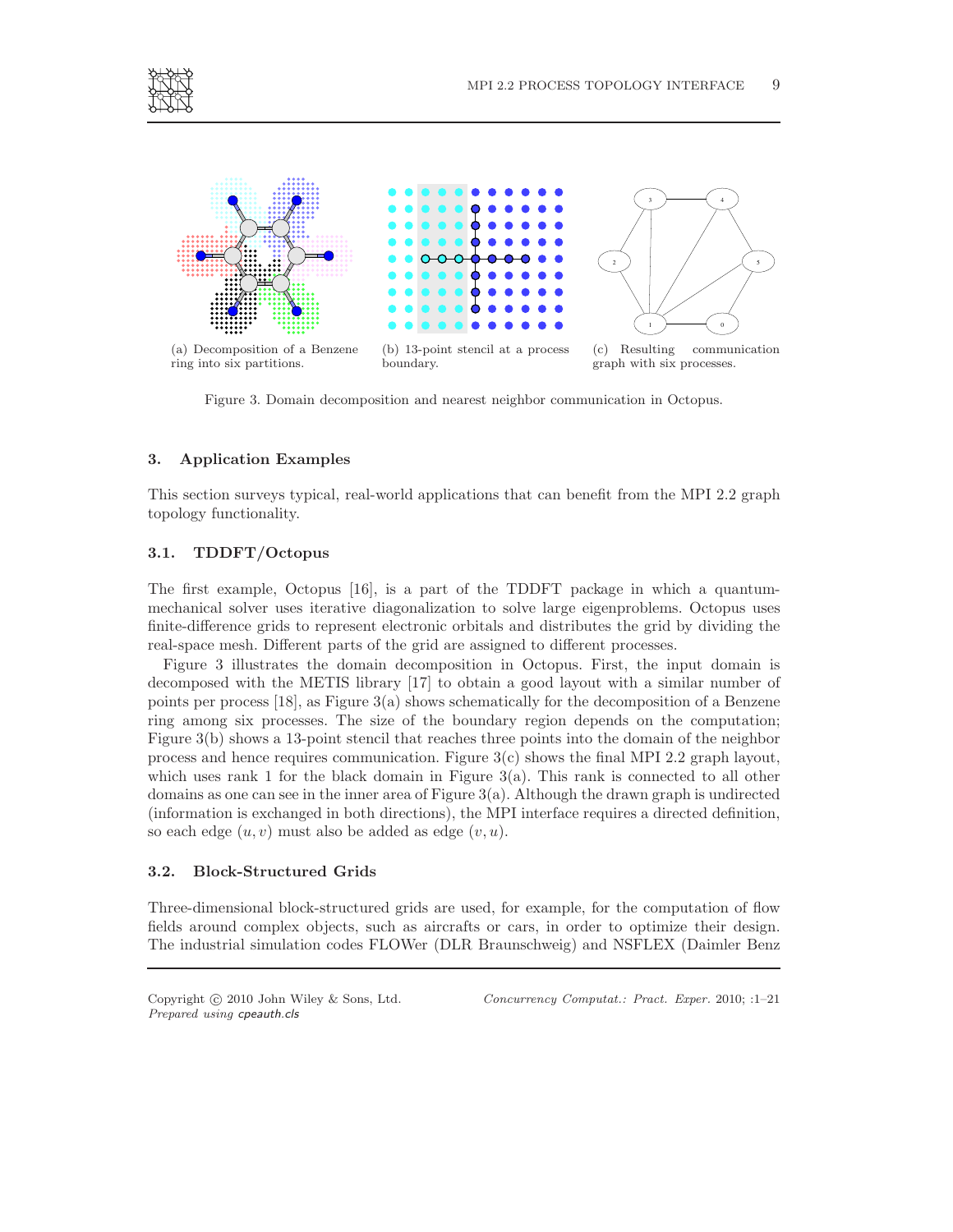



Figure 4. Block structure; source DLR.

Aerospace AG) [19] used block-structured grids for aircraft design on parallel systems as far back as the late 1990s.

The definition of a block-structured grid is fairly general. Each grid block is a logically cubic grid; the six faces (sides) of each block are assumed to be subdivided into  $2d$ -rectangular segments. Each segment is either a part of the physical (geometrical) boundary or an interface segment; that is, it coincides with a segment of a neighboring block. In general, the computational domain is split into non-overlapping blocks; that is, each mesh line ending at a block boundary must be continued by a mesh line in the neighboring block. Formally, this allows for any kind of computational domain, and such block-structured grids are general enough to cover important realistic flow regions and regular enough to allow for efficient parallelization and vectorization. Since the definition is quite general and the grid generation for complex domains is not simple, grid-topological singularities (see Figure 5) are often included, which makes the correct update of overlap regions a complex task.

The parallelization is typically performed on a block basis; that is, all blocks of the block structure are treated simultaneously. The number of grid points per block may vary widely (depending on domain complexity or mesh sizes) and, therefore, the blocks are mapped in a load-balanced way to the MPI processes available. Within an update of the halo regions, an MPI process has to transfer different amounts of data to the MPI processes working on neighboring blocks. The amount of data depends on the logical connection to the neighboring block and, for nontrivial discretization stencils, the size corresponds to:

• 2*d*-region  $\times$  overlap width for interface segments,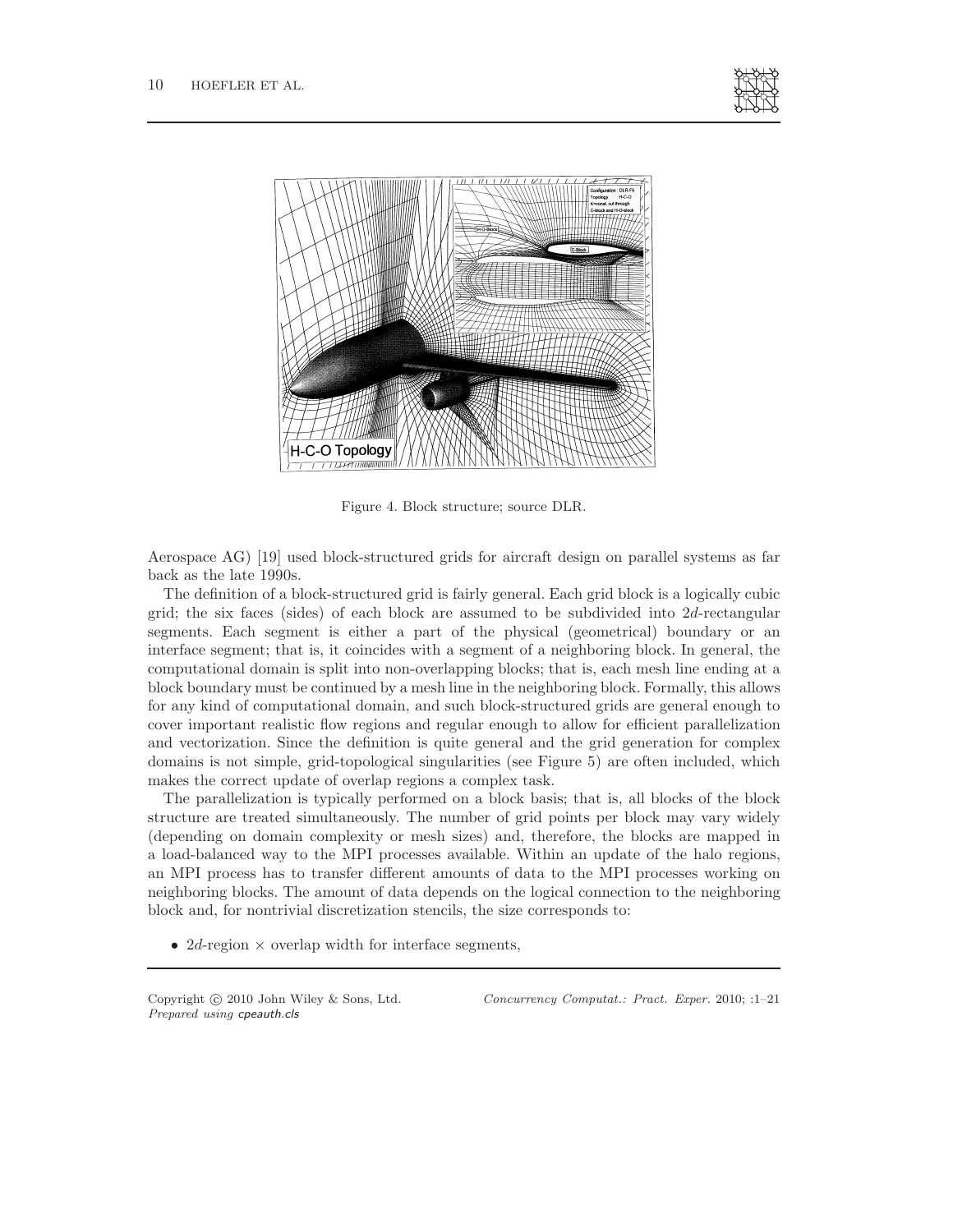



Figure 5. A 2d split point in a block structured grid.

- 1*d*-region  $\times$  square of overlap width for block edges, or
- cube of overlap width for block corners.

The MPI 2.2 distributed graph creation functions allow to specify the MPI processes to which neighboring blocks belong and also the amount of data to be transferred. This capability is critical since the MPI processes may host different numbers of blocks and the amount of data depends on the type of neighbor connection. The significance of data volume for an optimized mapping becomes even more important for self-adaptive refinements using multigrid approaches and Chimera techniques [20] on top of block-structured grids. In both cases, 3d volume data needs to be transferred in addition to data transferred in the halo update.

Within a multigrid approach, self-adaptive refinements create new block-structured grids in domain regions where a finer mesh size is required. Since these new block structures must be distributed over all available MPI processes in order to load balance the work, 3d volume data must be transferred in the refined domain regions. In the Chimera technique, significantly overlapping block-structured grids are introduced to simplify the grid generation process or to improve the discretization accuracy in critical regions. For this technique, 3d volume data must be transferred in the intersection of overlapping grids.

#### 3.3. Multiphysics Applications

Large scale multiphysics applications are becoming common and, thus, the importance of mechanisms that support their optimization is growing significantly. For example, important industrial applications couple fluid dynamic simulations with structure simulations to simulate the interaction of the flow around an aircraft and for airfoil design. Climate research (cf. the PRISM [21–23] project in Europe and the ESMF [24, 25] project in the United States) and weather prediction are other important examples where simulation codes for atmosphere, ocean, ice, chemistry reactions, and other physics work together to simulate a complex scenario. It is common in both application areas that different teams develop the simulation codes, and the coupling is performed by interpolation (at the surface) since the physics codes use different grids. Parallelization and load balance (for example, distribution of the grid to the MPI processes) also depend on the simulation code. Thus, the MPI processes must transfer different amounts of data (corresponding to the size of joint intersections at surfaces) to the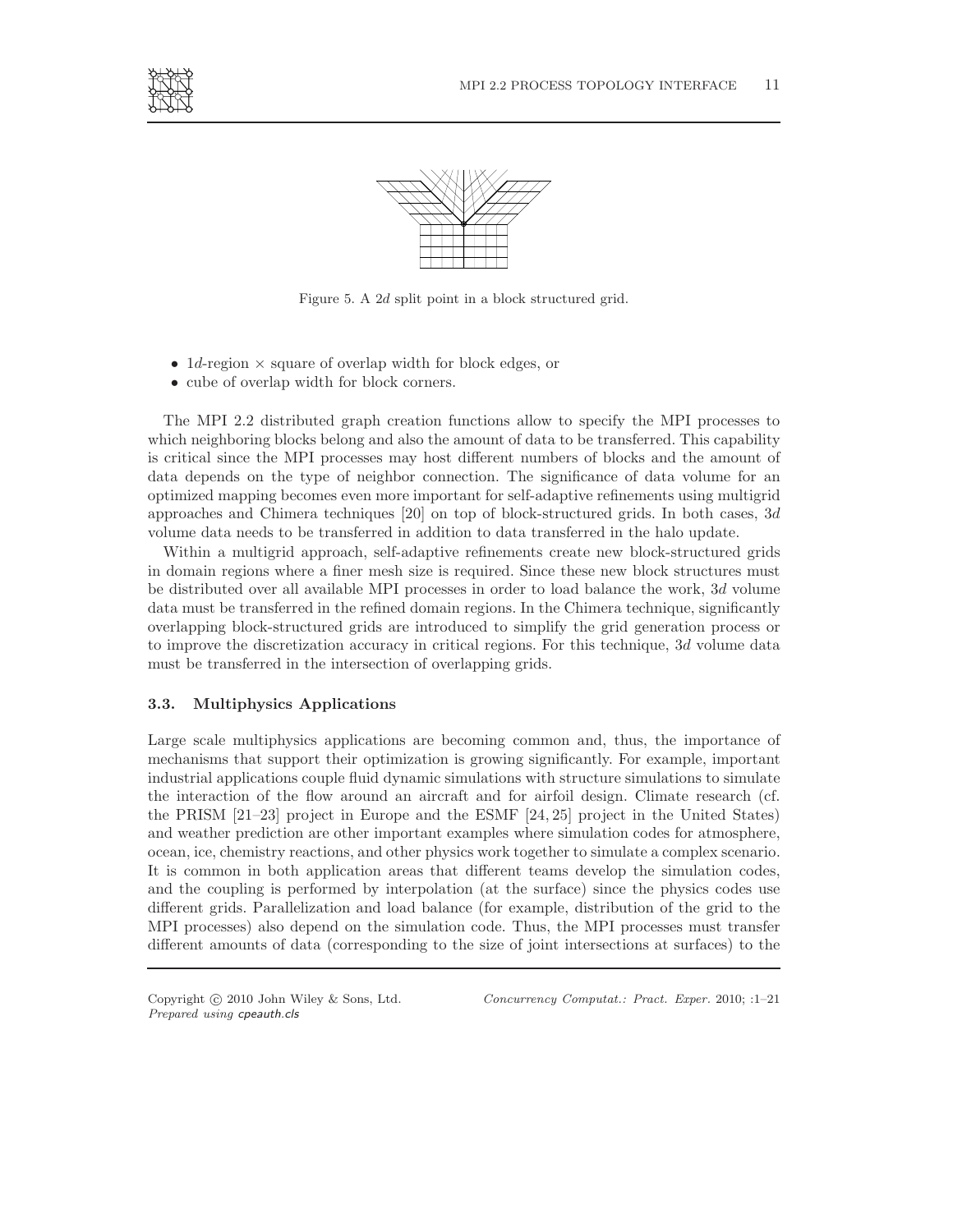

corresponding MPI processes of other applications. This communication can be improved through an appropriate topological layout of the processes along the boundary between them.

Coupled applications can benefit even more from the MPI 2.2 graph mapping functions if coupling data must be exchanged for 3d intersections. 3d intersection transfers are required when local and global modeling is used in climate research. Simulating atmosphere and chemistry in the atmosphere in different codes is another example for 3d exchange of coupling data and the requirement of a good mapping of MPI processes.

#### 3.4. Graph Partitioning Libraries

Graph partitioning is often used for load balancing of computational effort and communication [26,27]. In such applications, the problem domain is typically partitioned by a graph partitioning library, such as METIS, ParMETIS [17], SCOTCH [28], PT-SCOTCH [29], or others [30]. Each edge in the domain graph typically reflects some aspect of communication, and the vertices model computation. A good partitioning over the computational nodes will typically assign each vertex to a process such that the computation is balanced and the communication is minimized. One can naturally combine the partition with the MPI topology interface to map the communication between the partitions to the hardware communication system. However, this two-stage approach is not optimal, even if both the graph partition and the process-to-processor mapping stage would be optimal, because the domain decomposition assumes an underlying fully connected network graph [6]. Nonetheless, it can be expected to yield improvements. Here, it is indicated how to use a domain graph partition computed by METIS or ParMETIS<sup> $‡$ </sup> as input to the MPI 2.2 topology constructors.

METIS is often applied to problems where the data are replicated among all processes and only the computation is performed in parallel. This suits (that is, is scalable for) only instances with small domains and comparatively long computations, as is often the case for combinatorial search problems. If a deterministic partitioning algorithm is used, the graph partitioning can be done sequentially on all processes in parallel and the adjacent topology creation interface be used to specify the graph topology. The communication pattern consists of the edges between the partitions computed by METIS. The input for the MPI 2.2 adjacent topology interface MPI Dist graph create adjacent can be computed by examining all edges from or to the partition that is assigned to the local process. Listing 1 shows this strategy. Here, the edge weights are ignored for simplicity but can be easily added.

This simple solution does not scale because it replicates and scans the whole domain graph at each process. A better strategy would limit the scan to the edges that originate in the local partition although large parts of the domain graph may then have to be redistributed afterwards if the reorder argument is set to true.

To unleash the full potential of the scalable graph topology interface, a distributed partitioner such as ParMETIS must be used. ParMETIS inputs a distributed graph in distributed CSR format, in which each process specifies the edges that originate at a block of

Prepared using cpeauth.cls

<sup>‡</sup>See http://glaros.dtc.umn.edu/gkhome/views/metis (2010)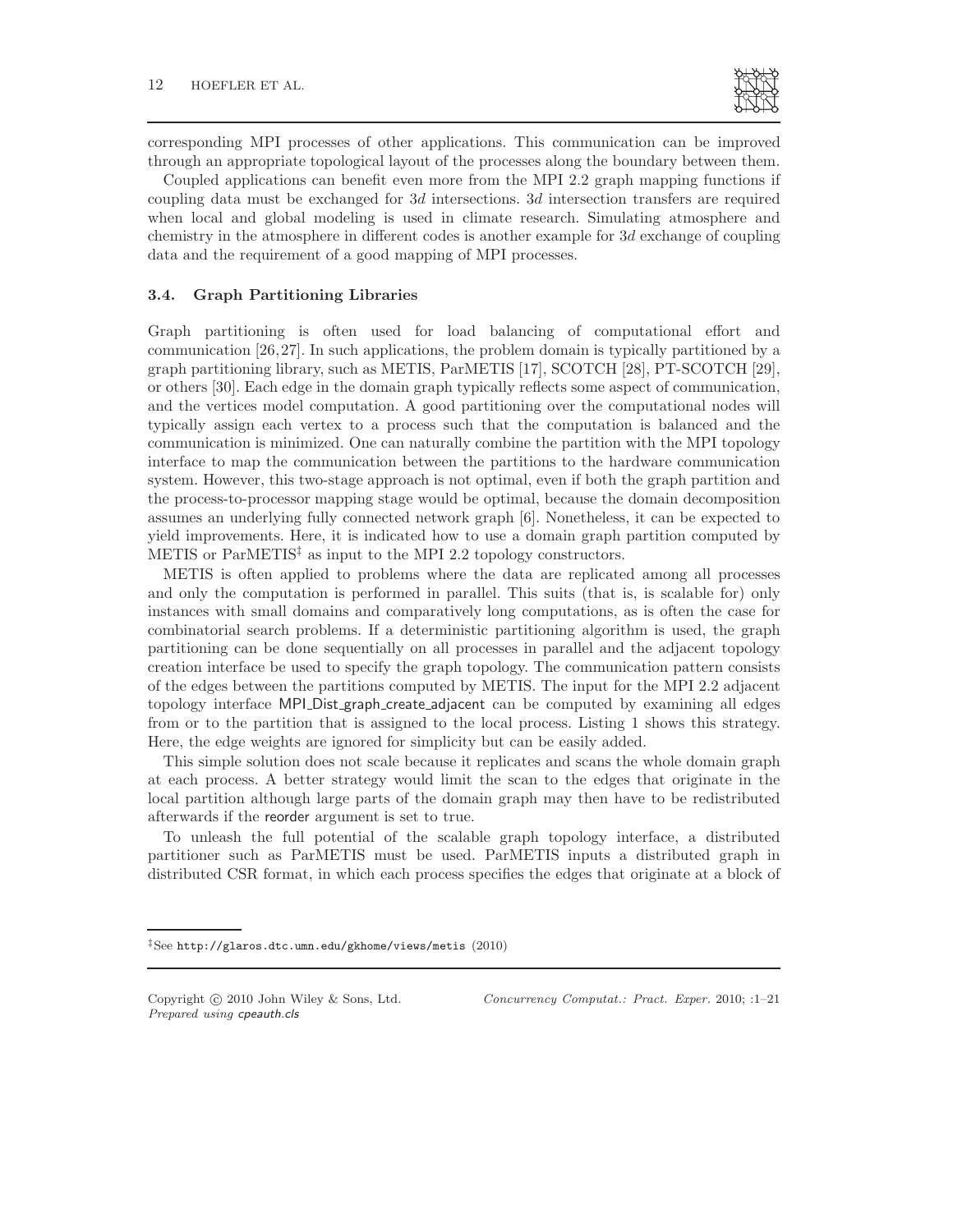

```
Listing 1. Creating a distributed communication graph description from METIS output.
/* create input for METIS, fill xadj and adjncy arrays *//* call METIS, e.g., k-way partitioning; n must be equal
   to communicator size */
METIS_PartGraphKway (n, xadj, adjncy, ..., part);
/* create MPI 2.2 adjacency lists sources and targets */
int srcind =0 , tgtind =0;
for (int src=0; src <n; src ++) /* loop over vertices */
  for ( int tgt = xadj [ src ]; tgt < xadj [ src +1]; tgt ++) {
    if (part [src] != part [tgt]) { /* found a remote edge */
      if (part [tgt] == myrank) sources [srcind++] = tgt;
      if (part [src] == myrank) targets [tgtind++] = src;} }
/* create MPI 2.2 graph topology */
MPI_Dist_graph_create_adjacent( comm , srcind , sources , MPI_UNWEIGHTED ,
  tgtind , targets , MPI_UNWEIGHTED , MPI_INFO_NULL , 1, new_comm );
```
vertices. ParMETIS returns the partitioning in a block-distributed array. Thus, communication is only required when the distribution of the permutation (the partition number of a target process of a given edge) is not known locally to check if a given edge in the partitioned graph crosses a partition (process) boundary.

A simple solution is to distribute the permutation to all processes (for instance, with MPI Allgather) and apply an algorithm as outlined in Listing 1. However, in large-scale systems individual processes may typically not have enough memory to store the full array (or graph). A request-response protocol is a scalable scheme for the topology creation for a directed graph. When a process encounters a remote edge, it requests the partition number for the target vertex from the owner. Alternatively, this protocol could be implemented collectively as a request and response round with two global, sparse data exchanges. The design of such protocols depends on the architecture and approximate structure of the graph (for an overview of scalable data exchange protocols is provided, see [31]). However, for ParMETIS the symmetry of the graph can be exploited to optimize the protocol. In symmetric graphs, each process knows which processes need permutation information from it. Thus, each process can simply push the permutation information along each remote edge in the graph. A scalable redistribution algorithm could, for example, be based on the Personalized Exchange ( $\mathcal{P}\mathcal{E}\mathcal{X}$ ) algorithm [31]. This algorithm fully distributes partitioning, graph creation, and data redistribution and does not require global information to be collected at any process. The fully distributed handling comes at a cost of complexity. The library MPIParMETIS§ hides this complexity and creates a topological communicator from ParMETIS parameters and output (graph specification and

§See http://www.unixer.de/MPIParMETIS/ (2010)

Prepared using cpeauth.cls

Copyright © 2010 John Wiley & Sons, Ltd. Concurrency Computat.: Pract. Exper. 2010; :1-21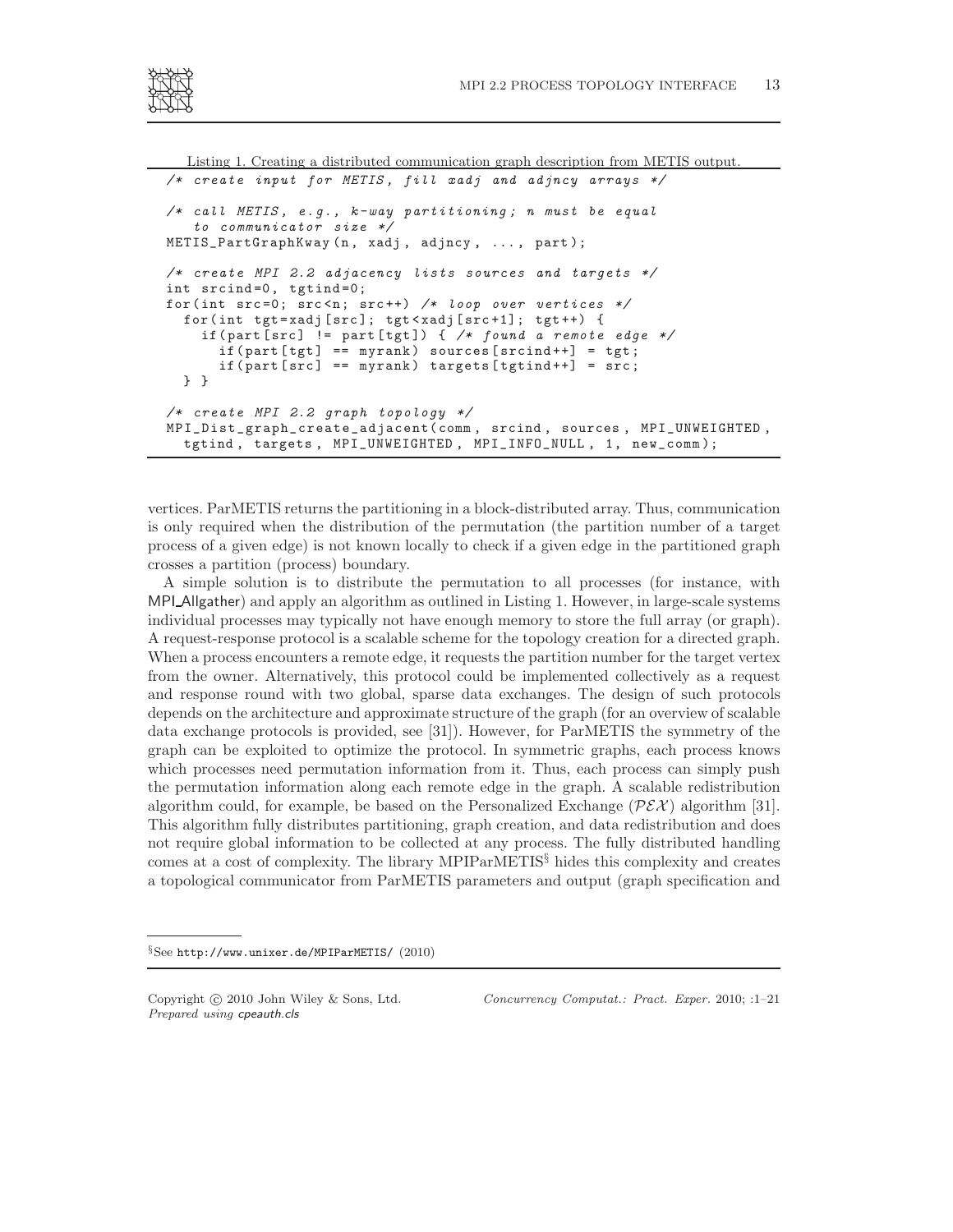

the local permutations, respectively). This library can significantly aid the development of highly scalable applications.

#### 3.5. Dealing with Special Resources and Nodes

Some applications require that distinguished processes run on special, dedicated processor nodes, e.g. nodes with I/O capabilities or hardware accelerators. Processes on such nodes should remain fixed under any topology remapping performed by the MPI library. This cannot be explicitly specified in the MPI 2.2 topology interfaces (cf. Section 5.1). One can circumvent the problem by first remapping the processes and then announcing the ranks of the  $node(s)$  with the special capabilities to all other ranks by an MPI Allreduce or MPI Allgather operation. However, this straightforward solution does not optimally exploit the provided topology information as discussed in Section 5.1.

#### 4. Implementation Hints for MPI Developers

Both of the new graph topology interfaces can trivially be implemented on top of the MPI 1.0 topology functionality. From a distributed communication graph given in either the MPI 2.2 adjacent or general format a full communication graph must be collected by all processes in the MPI 1.0 graph format, after which the MPI 1.0 MPI Graph create function can be called. While this solution is not optimal and defies the purpose of the MPI 2.2 specification, it may be acceptable for small systems and can be used as a start for MPI libraries aiming to support the MPI 2.2 standard. A reference implementation of this is available online¶. Of course, a scalable implementation interface cannot consume the quadratic memory that is implied in the worst case by this solution for storing the entire communication graph at each individual process. Therefore, scalable and distributed implementations of the new interface are needed.

In the following implementations that can support the distributed neighborhood query functions are outlined, and approaches to nontrivial reordering optimizations are discussed.

The MPI standard mandates that neighbor queries can be satisfied locally at each process. Thus, in a minimal implementation each process must cache its direct (incoming and outgoing) neighbors in the graph topology. The caching is trivial for the adjacent specification since the user must locally specify the complete neighborhood of each process, and only this information needs to be stored. Thus, the functions do not require any communication with the adjacent specification, which was a major reason for including it in the MPI 2.2 standard. In case reordering has been performed (by reorder set to true by all processes) the neighborhood information may have to be redistributed.

The general distributed graph constructor, however, necessitates a communication step in order to construct the neighborhood information for each process. Each process must send every locally specified edge to the source and target processes of the edge. This exchange can

<sup>¶</sup>See http://www.unixer.de/research/mpitopo/ (2010)

Copyright © 2010 John Wiley & Sons, Ltd. Concurrency Computat.: Pract. Exper. 2010; :1-21 Prepared using cpeauth.cls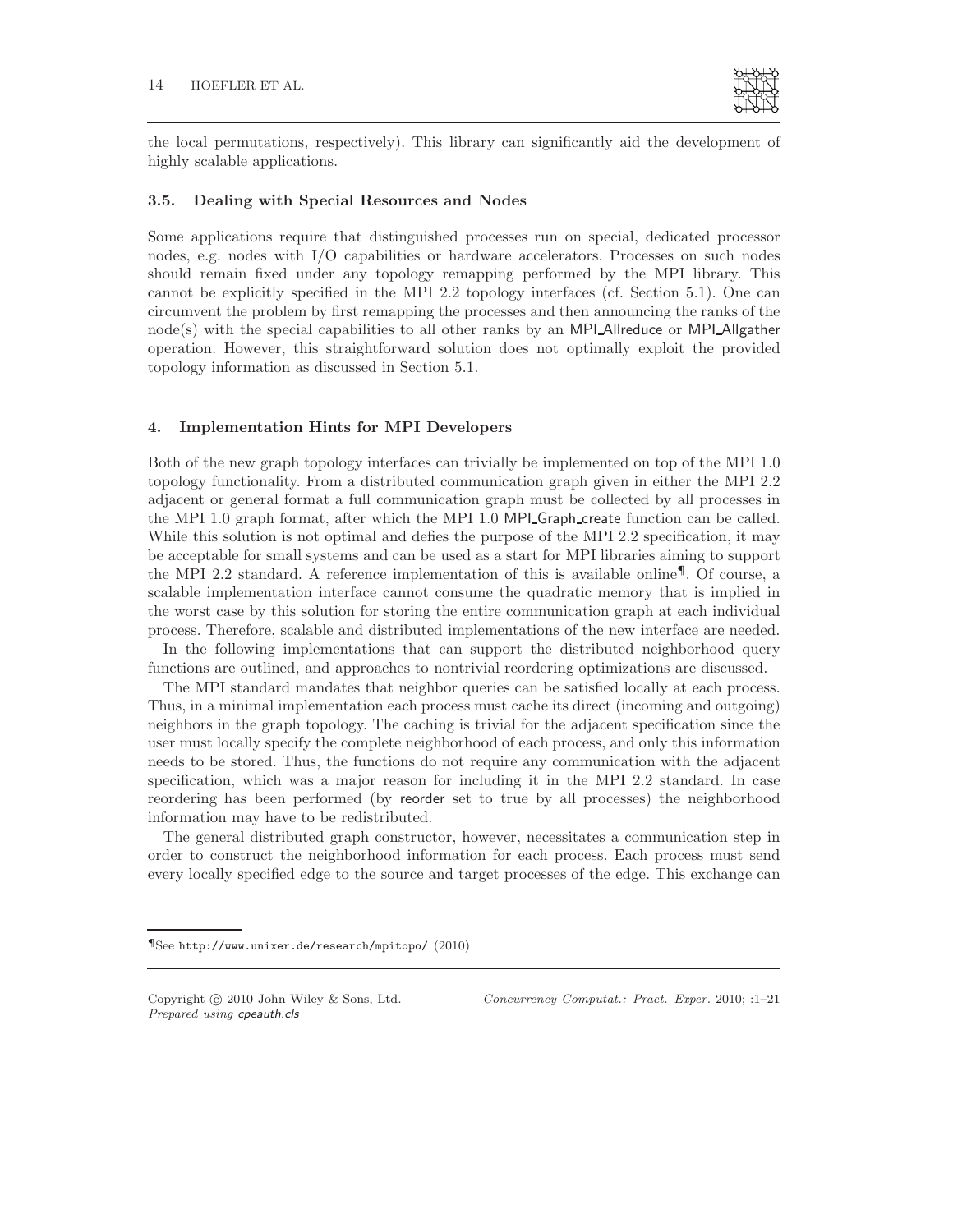

be implemented with the sparse data exchange protocols mentioned in [31]. Listing 2 in the Appendix gives a scalable implementation based on the Personalized Census Exchange ( $\mathcal{PCX}$ ) algorithm [31].

# 4.1. Optimization for Connection Management

For some communication systems, such as TCP or InfiniBand, a connection between any two (communicating) MPI processes in a communicator eventually must be set up and maintained. Doing this eagerly and explicitly requires  $\Theta(P^2)$  resources (time and space) for communicators with  $P$  processes which is prohibitive for large systems. To circumvent this problem many MPI implementations use lazy connection management in which connections are set up on first use [32]. However, this approach might have unfavorable side effects, for example, load imbalance and unpredictable wait times during connection establishment. The graph topology interface can guide eager connection management based on the user-provided communication pattern: connections are set up eagerly for those processes for which a communication edge is specified. The MPI library must still offer all  $P<sup>2</sup>$  connections and would need to implement lazy connection establishment for the remaining channels. This type of optimization is independent of whether reorder is set to true or false.

# 4.2. Reordering and Embedding Optimization Problems

A general formalism for the optimization problem presented by the topology interface is the (weighted) graph embedding problem. A weighted, directed guest graph that describes the application communication pattern must be embedded into a (directed) weighted host graph that describes the hardware communication system [33–35]. For the MPI specification, both guest and host graphs have the same number of nodes, and the embedding is a one-to-one mapping of nodes (MPI processes) in the guest graph to nodes (processors) of the host graph.

Different optimization criteria could be relevant:

- minimize total load (*congestion*) of the host graph edges (number of times any host graph edge is used in a path that is an image of a guest graph edge, see Figure 1) to improve the utilization of total system bandwidth;
- minimize the maximum load on any host graph edge to minimize bottlenecks;
- minimize the maximum *dilation* (distance in host graph between neighbors in guest graph) to improve latency
- minimize average dilation

and others, in weighted or unweighted formulations. Suitable info values could be used to convey the optimization objective to be pursued to the MPI library. Edge weights in the host graph could for instance model a communication system capacity that can only be exceeded at a cost.

These kinds of problems are typically NP-hard [36], although polynomial solutions (may) exist for relevant, special cases of host and/or guest graphs. For special systems, variants of the optimization problems reduce to simpler problems. For SMP clusters, for instance, the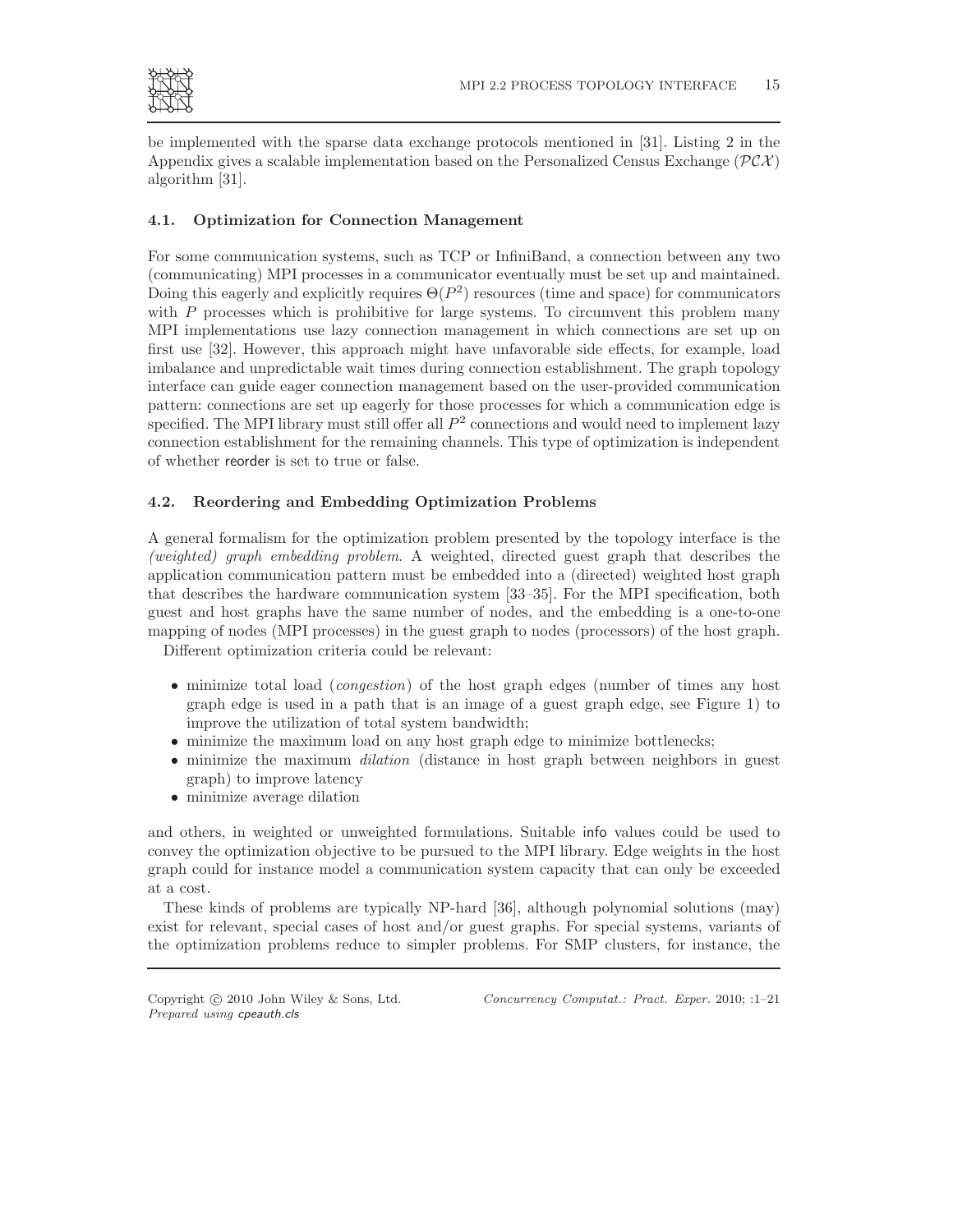

embedding can be solved by weighted graph partitioning [15], for which efficient, parallel heuristics exist [37].

In general, it cannot be expected that an MPI library will find an optimal solution. However, this limitation may not be too significant since the abstraction of modeling communication patterns by graphs is in any case approximate and imprecise (e.g., it does not capture any temporal properties of the communication). Furthermore, good heuristics or approximate solutions to the relevant optimization problem will generally be sufficient. Nonetheless, a major research challenge is to devise efficient, distributed algorithms for these problems. To our knowledge, little is known regarding the embedding problems.

Reordering may imply that all P processes must store the mapping information which requires  $\Theta(P)$  space for each process or  $\Theta(P^2)$  in total (across all processes), which does not scale on a large number of processes [4]. Thus, besides the optimization criteria mentioned above, an additional criterion maybe the minimization of the space needed to store such a mapping in a compressed way. If the number of edges is sparse (that is, each process has only a limited number of neighbors in the graph topology), the storage required for the rank mapping can be reduced. For example, on architectures that offer remote direct memory access, the mapping in both directions need be stored once only in a distributed way on a subset of the processes, and on each process a local cache can be used for frequently used ranks. This cache can be implemented as a hash table and initialized with the neighbors defined in the graph topology.

#### 4.3. Possible Optimization Hints

In MPI 2.2 no (key,value) pairs are standardized for the info argument. Some relevant info argument (key,value) pairs to control the mapping performed by MPI implementations based on the different optimization criteria for the graph embedding problem could be:

- (optimize latency, average): Useful for latency-bound applications that can tolerate some variance in latency across the processes (e.g., loosely synchronous or asynchronous algorithms with adaptive load balancing);
- (optimize latency, maximum): Useful for synchronous latency-bound applications for which the slowest process determines overall performance (e.g., iterative solvers that perform a blocking MPI Allreduce during each iteration)
- (optimize bandwidth,average): Useful for loosely synchronous or asynchronous bandwidthbound applications;
- (optimize bandwidth,maximum): Useful for synchronous bandwidth-bound applications;
- (edge weights, coalesce): Useful for multigraphs (graphs with multiple parallel edges) for example, coalesce (add) weights of parallel edges into a single edge or use different edge reduction functions to guide topology decisions for multigraphs.

Experience from applications and implementations will guide future developments of the MPI standard, and may result in a set of standardized (key, value) pairs for the info argument. As for other uses of MPL Info objects throughout the MPI standard, implementations are permitted to define their own values but should document such additional values. A particular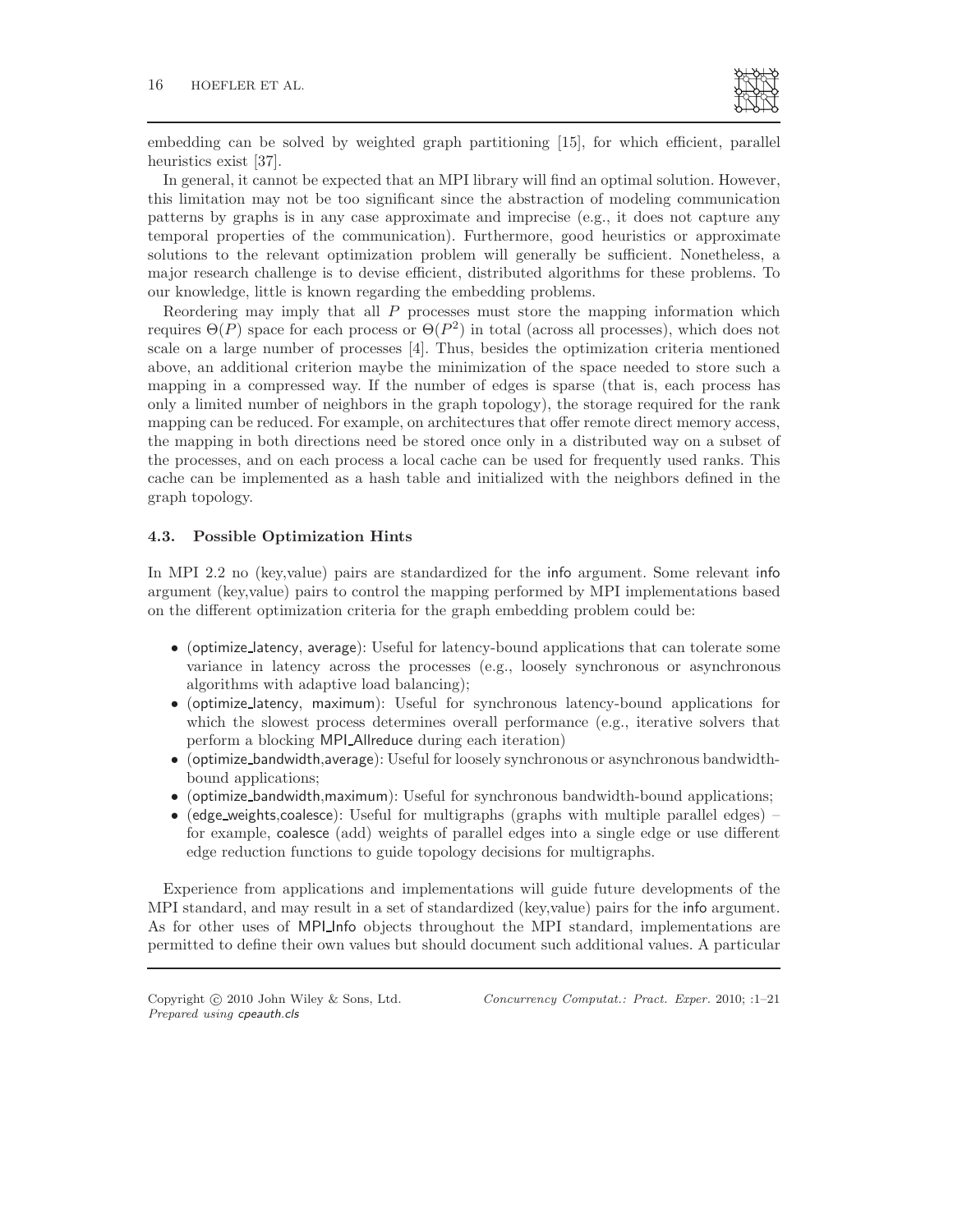

implementation should ignore (key,value) pairs that is does not know. Thus, such practice does not compromise application portability.

# 5. The MPI Standardization Effort

This section discusses the background and rationale for the decisions that were made by the MPI Forum<sup>||</sup> while standardizing the new MPI 2.2 topology interface. Potential future enhancements and additions to the topology mechanism are also briefly outlined.

#### 5.1. Discussion of the MPI 2.2 Interface

The new MPI 2.2 topology interface alleviates the obvious shortcomings of the MPI 1.0 specification, but retains the basic abstraction of communication patterns as directed graphs. The interface thus cannot assist with communication optimization when communication along different edges takes place at different times, communication is interleaved with different amounts of computations, or similar, more complex situations. The interface can only convey a total amount of communication (volume or frequency) to the MPI library, thus allowing the library to allocate heavy communication to parts of the hardware network with correspondingly high capacity and/or seek to avoid congestion. Unlike the MPI 1.0 interface, the MPI 2.2 interfaces both return a communicator with the same size as the calling communicator; that is, all calling processes are implicitly nodes of the communication graph.

The info object can provide more information to the MPI implementation about the relevant optimization criteria, such as time-quality trade-offs or possible interpretations of the edge weights (frequency or volume, for instance). During the MPI 2.2 standardization process, the MPI Forum decided not to prescribe any specific info values. Thus, each MPI library implementation is free to define sensible values for the info argument. The MPI Forum is actively soliciting feedback from applications and implementations on standardizable values for this argument. All calling processes must provide the same value for the info argument, but an MPI implementation need not follow specific hints, and MPI INFO NULL is, in any case, always a legal (default) value.

The calling processes must also all provide the same value for the reorder argument. The MPI Forum considered letting this argument have local semantics, that is, giving each calling process in the graph the option of indicating whether or not the implementation may remap that particular process. This additional freedom would allow an implementation to accommodate special resources (i.e., processors that have special capabilities such as  $I/O$ , special coprocessors, or extended memory) by keeping these fixed in the resulting communicator. That is, process  $i$  having such special capabilities in the calling comm old by virtue of residing on some processor  $I$  and being connected to a number of other processes in the communication graph would remain mapped to processor  $I$  in the resulting comm dist graph. An application

 $\mathbb{R}$ See http://www.mpi-forum.org

Copyright © 2010 John Wiley & Sons, Ltd. Concurrency Computat.: Pract. Exper. 2010; :1-21 Prepared using cpeauth.cls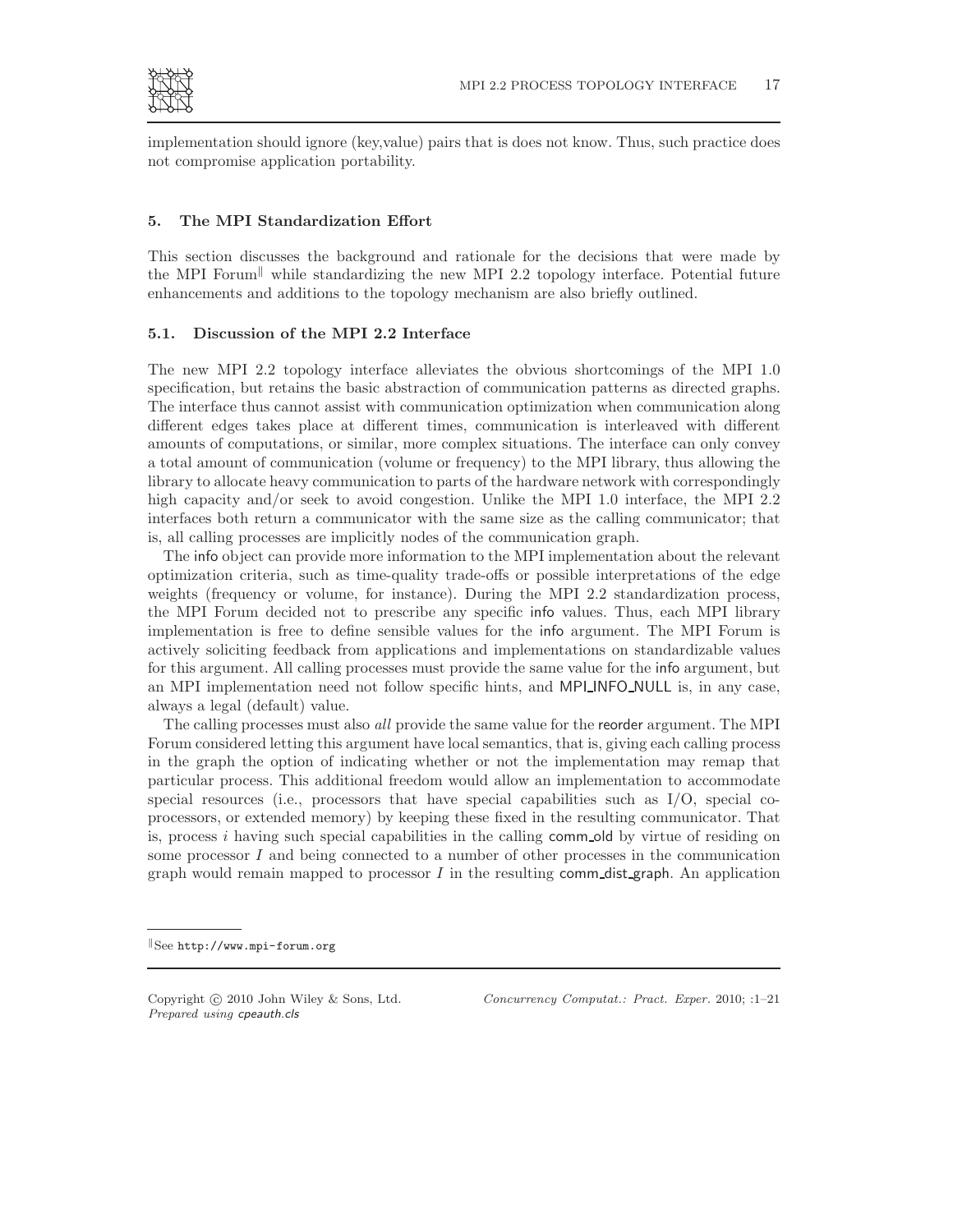

could specify this restriction by calling with reorder set to false for this process. The MPI Forum decided against this (natural) feature, finding it a too complex deviation from the practice established with the MPI 1.0 interface.

It should be noted that it is not possible to mimic the potential to optimize wrt. fixed processes with global (all true or all false) reorder semantics. The processors with special capabilities that possibly have a different rank in the resulting communicator could, of course, announce their new rank to the other processes in the communicator (by means of a collective call), but the processes now physically close to them may no longer be the ranks that the application needed to have close in the communication graph. The only way to ensure that special processes remain mapped to the special processors is by removing them entirely from the communicator used in the call to the topology constructor. Not only is this solution tedious because it requires the user to restrict the remaining communication graph to the smaller communicator, but it loses all information about communication with the special processors, which eliminates the potential to optimize the placement of their neighborhoods.

In both the adjacent and general MPI 2.2 topology interfaces only the communication edges can be weighted. Process, that is node weights, could have been used to capture relative computation requirements and would provide for even more optimization potential (computational load balancing) for processor-heterogeneous systems by trying to fit communication (or memory) requirements to the resources of the different types of processors in the system. The MPI Forum did not discuss this possibility.

#### 5.2. Potential Future Extensions

The MPI 2.2 distributed topology interface, although complete and more expressive than the MPI 1.0 interface, is open towards extensions and enhancements. Future versions of the MPI standard may introduce additional, even more expressive interfaces to better support adaption of applications to hardware and system communication capabilities. Feedback from MPI user and implementation communities will influence these directions. Since the MPI Forum is committed to maintain backward compatibility, all information and hints in this article will remain valid in the future.

The MPI Forum may consider additional support and helper functionality for manipulating and constructing communication graphs, for instance mechanisms to set up the (sometimes tedious) distributed graph descriptions from other descriptions or implicitly represented communication patterns. An immediate extension along these lines is functionality to extract a distributed graph description from a Cartesian MPI communicator with functionality to add or remove edges to such graphs. This could be used to easily capture mesh-like applications with more complex neighborhoods as discussed in Section 3.2. Another issue is to determine a set of standard values that the info argument may take. A somewhat different issue is socalled sparse collective communication operations that would be defined on process topologies, such as nearest-neighbor gather, alltoall, or reduce [38]. Such operations are more difficult to implement efficiently on top of existing MPI functionality, and it may therefore make sense to include them in a future standard.

Other directions could be the definition of functionality to assists with data redistribution, although existing point-to-point and collective communication operations can handle these

Prepared using cpeauth.cls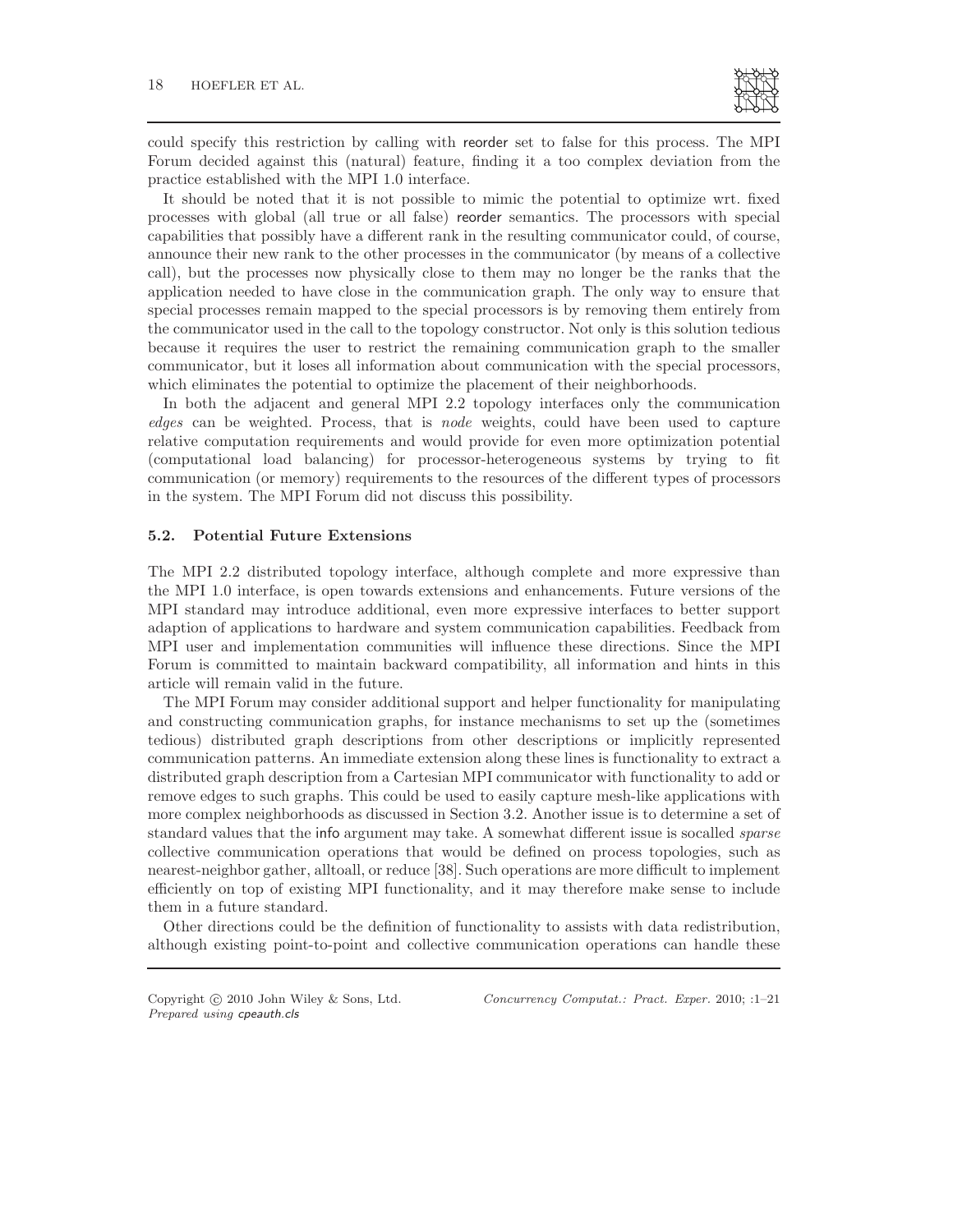

aspects. Similarly, special libraries that build on MPI could encapsulate much of the helper functionality discussed above. In Section 3 such an example library that implements an interface between ParMETIS and the MPI 2.2 topology functionality was discussed.

Finally, the MPI Forum might decide to deprecate parts of the MPI 1.0 functionality, first and foremost the non-scalable graph constructor and its non-scalable query functionality.

#### 6. Summary

This paper described the new MPI 2.2 distributed graph topology interface which is a scalable, informative, and easy to use mechanism for conveying information on communication patterns from the application to the MPI library. This information in turn can be used by the MPI library to improve the mapping of processes to processing elements to better fit the application communication requirements to the hardware capabilities. The paper complements the MPI 2.2 standard document itself by including discussions on applications that can benefit from the distributed topology interfaces, outlining optimization problems that must be addressed by MPI implementers, and providing extended background information.

Hopefully application programmers will embrace the new interface and actually start using it, possibly as a good replacement for the legacy MPI 1.0 interface. In turn, this will put pressure on MPI implementers (much more so than was the case for MPI 1.0) to provide efficient implementations that can fulfill the promise of this of functionality. In the future the MPI Forum may discuss further enhancements and additional helper functionality. Feedback from application programmers and MPI implementers will be most valuable to guide such enhancements.

#### Acknowledgments

We thank all other members of the MPI Forum that actively participated in the standardization process for the scalable graph topology interface. We thank Bill Gropp (UIUC) for chairing the MPI 2.2 standardization effort. We thank Florian Lorenzen (FU Berlin) for support with the TDDFT/Octopus application.

This work was supported in part by the Lilly Endowment, DOE FASTOS II (LAB 07-23), and the Office of Advanced Scientific Computing Research, Office of Science, U.S. Department of Energy, under contract DE-AC02-06CH11357.

#### REFERENCES

- 1. MPI Forum. MPI: A Message-Passing Interface Standard. Version 2.2 June 23rd 2009. www.mpi-forum. org.
- 2. Snir M, Otto SW, Huss-Lederman S, Walker DW, Dongarra J. MPI: The Complete Reference. MIT Press, 1996.
- 3. Calkin R, Hempel R, Hoppe HC, Wypior P. Portable programming with the PARMACS message-passing library. Parallel Computing 1994; 20(4):615–632.

Prepared using cpeauth.cls

Copyright © 2010 John Wiley & Sons, Ltd. Concurrency Computat.: Pract. Exper. 2010; :1-21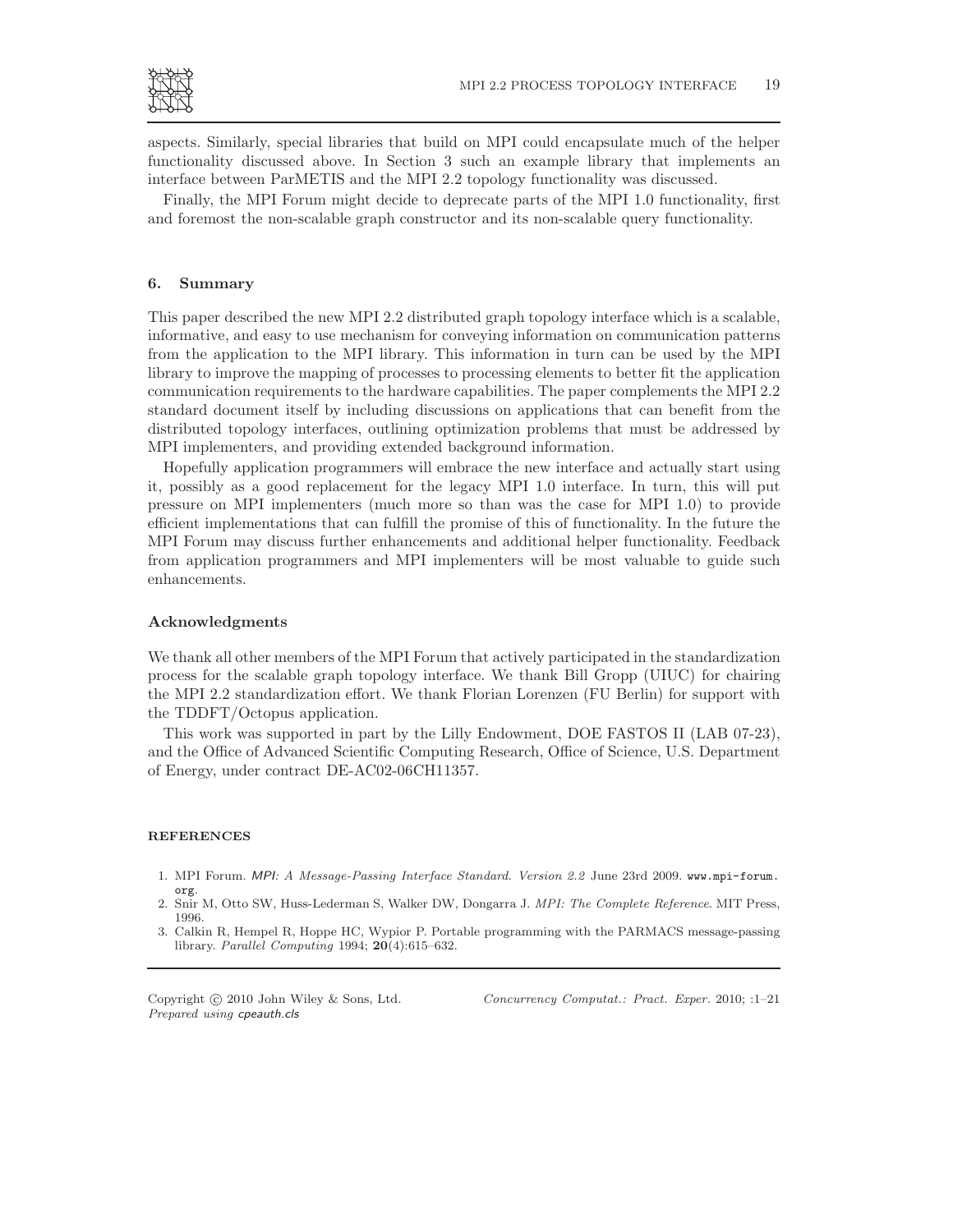

- 4. Balaji P, Buntinas D, Goodell D, Gropp W, Kumar S, Lusk E, Thakur R, Träff JL. MPI on a million processors. Recent Advances in Parallel Virtual Machine and Message Passing Interface. 16th European PVM/MPI Users' Group Meeting, Lecture Notes in Computer Science, vol. 5759, Springer, 2009; 20–30.
- 5. Träff JL. SMP-aware message passing programming. Eighth International Workshop on High-level Parallel Programming Models and Supportive Environments (HIPS03), International Parallel and Distributed Processing Symposium (IPDPS 2003), 2003; 56–65.
- 6. Berti G, Träff JL. What MPI could (and cannot) do for mesh-partitioning on non-homogeneous networks. Recent Advances in Parallel Virtual Machine and Message Passing Interface. 13th European PVM/MPI Users' Group Meeting, Lecture Notes in Computer Science, vol. 4192, Springer, 2006; 293–302.
- 7. Bhatelée A, Kalé LV. Benefits of topology aware mapping for mesh interconnects. Parallel Processing Letters 2008; 18(4):549–566.
- 8. Dally WJ. Performance analysis of k-ary n-cube interconnection networks. IEEE Transactions on Computers 1990; 39(6):775–785.
- 9. Tvrd´ık P, Harbane R, Heydemann MC. Uniform homomorphisms of de Bruijn and Kautz networks. Discrete Applied Mathematics 1998;  $83(1-3):279-301$ .
- 10. Hoefler T, Schneider T, Lumsdaine A. Multistage Switches are not Crossbars: Effects of Static Routing in High-Performance Networks. Proceedings of the 2008 IEEE International Conference on Cluster Computing, IEEE Computer Society, 2008.
- 11. Mercier G, Clet-Ortega J. Towards an efficient process placement policy for MPI applications in multicore environments. Recent Advances in Parallel Virtual Machine and Message Passing Interface, 16th European PVM/MPI Users' Group Meeting, Lecture Notes in Computer Science, vol. 5759, 2009; 104–115.
- 12. Jeannot E, Mercier G. Near-optimal placement of MPI processes on hierarchical NUMA architectures. Euro-Par 2010 Parallel Processing, Lecture Notes in Computer Science, 2010. To appear.
- 13. Hatazaki T. Rank reordering strategy for MPI topology creation functions. 5th European PVM/MPI User's Group Meeting, Lecture Notes in Computer Science, vol. 1497, Springer, 1998; 188–195.
- 14. Yu H, Chung IH, Moreira JE. Topology mapping for Blue Gene/L supercomputer. ACM/IEEE Supercomputing, 2006; 116.
- 15. Träff JL. Implementing the MPI process topology mechanism. Supercomputing, 2002. http://www. sc-2002.org/paperpdfs/pap.pap122.pdf.
- 16. Castro A, et al.. octopus: a tool for the application of time-dependent density functional theory. Phys. stat. sol. (b) 2006; 243(11):2465–2488.
- 17. Karypis G, Kumar V. A fast and high quality multilevel scheme for partitioning irregular graphs. SIAM J. Sci. Comput. 1998; 20(1):359–392.
- 18. Hoefler T, Lorenzen F, Lumsdaine A. Sparse non-blocking collectives in quantum mechanical calculations. Recent Advances in Parallel Virtual Machine and Message Passing Interface, 15th European PVM/MPI Users' Group Meeting, Lecture Notes in Computer Science, vol. 5205, Springer, 2008; 55–63.
- 19. Schüller A ( (ed.)). Portable Parallelization of Indsutrial Aerodynamic Applications (POPINDA), Notes on Numerical Fluid Mechanics, vol. 71. Vieweg, 1999.
- 20. Meakin RL. Composite Overset Structured Grids, chap. 11. CRC Press, 1999.
- 21. Redler R, Valcke S, Ritzdorf H. OASIS4 a coupling software for next generation earth system modelling. Geoscientific Model Development 2010; 3(1):87–104. URL http://www.geosci-model-dev.net/3/87/ 2010/.
- 22. Valcke S, Guilyardi E, Larsson C. PRISM and ENES: a european approach to earth system modelling. Concurrency and Computation: Practice and Experience 2006; 18(2):247–262.
- 23. Valcke S, Budich R, Carter M, Guilyardi E, Foujols MA, Lautenschlager M, Redler R, Steenman-Clark L, Wedi N. A european network for earth system modelling. EOS, Transactions American Geophysical Union 2007; 88(12):143 pages, doi:10.1029/2007EO120003.
- 24. Hill C, DeLuca C, Balaji, Suarez M, da Silva A. The architecture of the Earth System Modeling Framework. Computing in Science and Engineering 2004; 6(1):18–28.
- 25. Zhou S. Coupling climate models with the earth system modeling framework and the common component architecture. Concurrency and Computation: Practice and Experience 2006; 18(2):203–213.
- 26. Walshaw C, Cross M. Mesh partitioning: a multilevel balancing and refinement algorithm. SIAM Journal on Scientific Computing 2000; 22(1):63–80.
- 27. Walshaw C, Cross M. Multilevel mesh partitioning for heterogeneous communication networks. Future Generation Computer Systems 2001; 17(5):601–623.
- 28. Pellegrini F, Roman J. SCOTCH: A software package for static mapping by dual recursive bipartitioning of process and architecture graphs. High-Performance Computing and Networking, International Conference

Prepared using cpeauth.cls

Copyright c 2010 John Wiley & Sons, Ltd. Concurrency Computat.: Pract. Exper. 2010; :1–21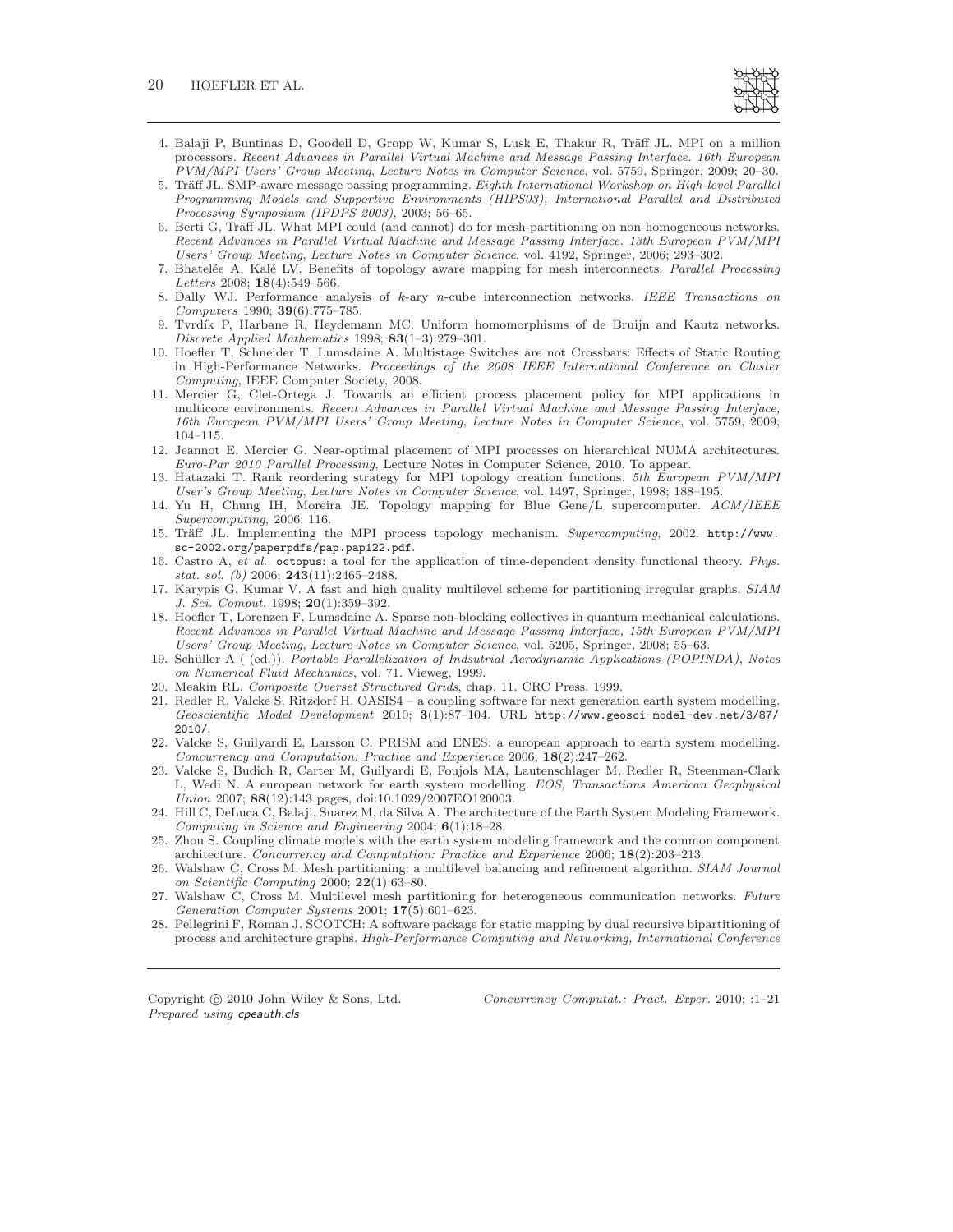

and Exhibition, HPCN'96, Brussels, Belgium, April 15-19, Lecture Notes in Computer Science, vol. 1067, Springer, 1996; 493–498.

- 29. Chevalier C, Pellegrini F. PT-Scotch: A tool for efficient parallel graph ordering. Parallel Computing 2008; 34(6–8):318–331.
- 30. Pellegrini F. Graph partitioning based methods and tools for scientific computing. Parallel Computing 1997; 23(1–2):153–164.
- 31. Hoefler T, Siebert C, Lumsdaine A. Scalable Communication Protocols for Dynamic Sparse Data Exchange. Proceedings of the 2010 ACM SIGPLAN Symposium on Principles and Practice of Parallel Programming, ACM, 2010; 159–168.
- 32. Shipman GM, Woodall TS, Graham RL, Maccabe AB, Bridges PG. InfiniBand scalability in Open MPI. Proceedings of IEEE Parallel and Distributed Processing Symposium, 2006.
- 33. Hong JW, Mehlhorn K, Rosenberg AL. Cost trade-offs in graph embeddings, with applications. Journal of the ACM 1983; 30(4):709–728.
- 34. Monien B, Sudborough H. Embedding one interconnection network into another. Computational Graph Theory, Computing Suppl., vol. 7, Tinhofer G, Mayr E, Noltemeier H, Syslo MM (eds.). Springer, 1990; 257–282.
- 35. Rosenberg AL. Issues in the study of graph embeddings. Graphtheoretic Concepts in Computer Science. International Workshop (WG), Lecture Notes in Computer Science, vol. 100, Springer, 1981; 150–176.
- 36. Garey MR, Johnson DS. Computers and Intractability: A Guide to the Theory of NP-Completeness. Freeman, 1979. With an addendum, 1991.
- 37. Holtgrewe M, Sanders P, Schulz C. Engineering a scalable high quality graph partitioner. International Parallel and Distributed Processing Symposium (IPDPS 2010), 2010. To appear.
- 38. Hoefler T, Träff JL. Sparse Collective Operations for MPI. Proceedings of the 23rd IEEE International Parallel & Distributed Processing Symposium, HIPS'09 Workshop, 2009.

#### Appendix: Pseudo-Code for the neighborhood construction algorithm

This appendix gives the C-like pseudocode mentioned in Section 4 for the construction of the neighborhood information from a distributed graph as needed to support the neighborhood query functions. The code is for illustration purposes only, details for a fullfledged implementation have to be filled in as needed.

The input to the algorithm in Listing 2 are the parameters of MPI Dist graph create. The arrays of neighbors to be stored locally arrive in the array edgebuf at the end of the algorithm. The lists of edge weights are constructed analogously, but the obvious details have been omitted.

Listing 2. Scalable gathering of neighborhood information during topology creation.

```
/* distribute input edges into lists of outgoing and incoming edges */
int index = 0;
for (int i=0; i<n; ++i) {
  outsize [i] = 0; insize [i] = 0;
}
/* scan through sources and destinations */
for (int i=0; i<n; ++i) {
  for (int j=0; j < degrees [i]; ++j) {
    outlist [ sources [i ]][ outsize [ sources [i ]]++] = destinations [ index ]
    inlist [ destinations [ index ]][ insize [ destinations [ index ]]++] =
      sources [i];
    index ++;
  }
```
Prepared using cpeauth.cls

Copyright c 2010 John Wiley & Sons, Ltd. Concurrency Computat.: Pract. Exper. 2010; :1–21